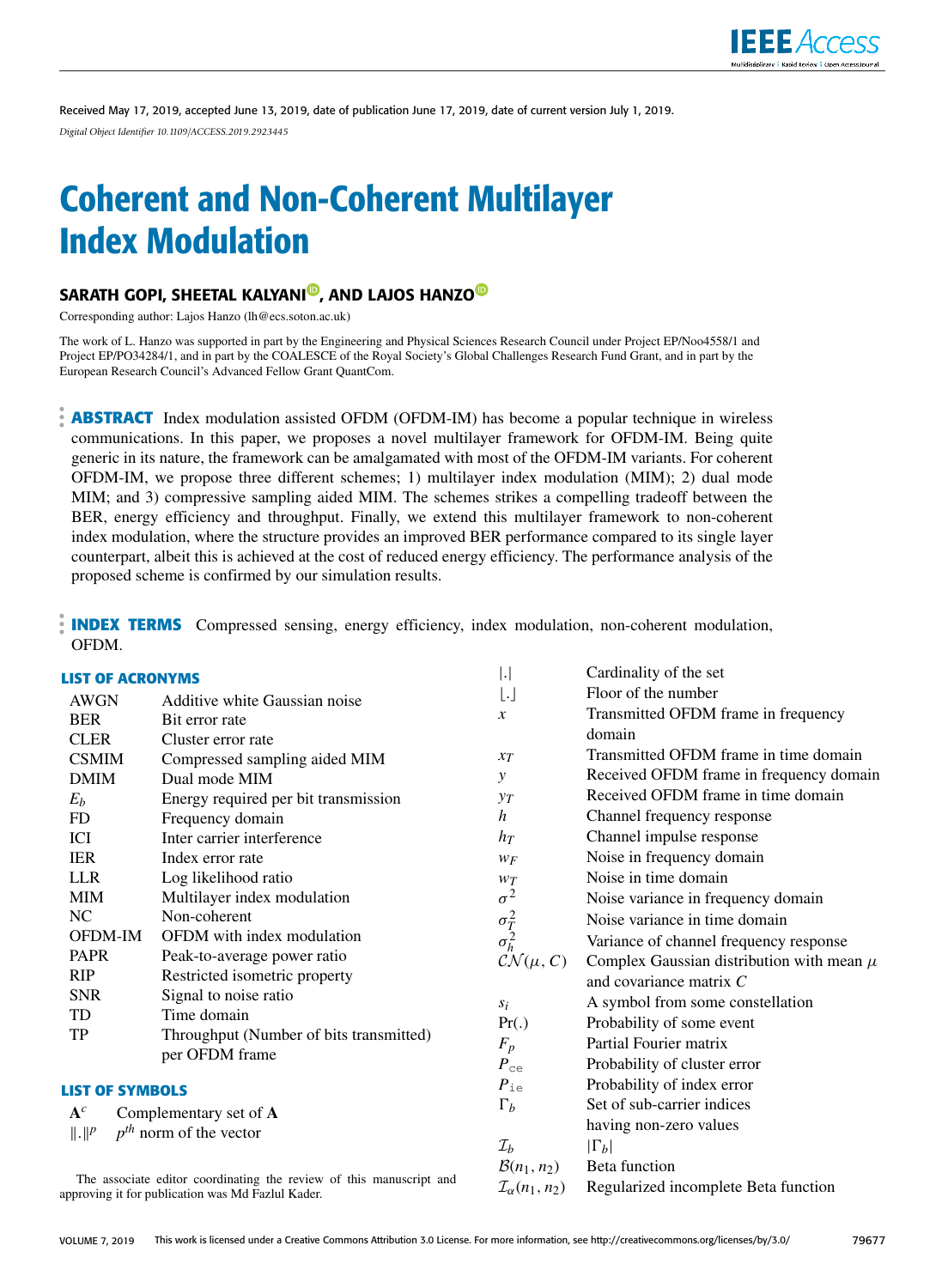#### **I. INTRODUCTION**

In recent years, the field of wireless communication has witnessed the emergence of a large number of variants of the classic OFDM system relying on index modulation (OFDM-IM) [1]–[4]. Explicitly, in OFDM-IM the information is conveyed both by classic symbols, as well as by the specific subcarrier patterns it uses for transmitting the classic symbols. It may be deemed to be one of the most promising techniques for next generation wireless communication. The popularity of this approach is due to its low BER, improved peak-to-average power ratio (PAPR), robustness to inter carrier interference (ICI) and flexibility in selecting the number of activated subcarriers according to the required trade-off between its bandwidth efficiency and bit error rate (BER) [2].

OFDM-IM concept was introduced in the late nineties by Frenger and Svensson [5]. However, Ba ar et al. [6] have recently rekindled the research community's interest. To elaborate, in OFDM-IM, each OFDM block of *N* subcarriers is split into *B* clusters each having *L* subcarriers, so that  $N = LB$ . In each of these clusters, only K out of *L* subcarriers are used for transmitting classic symbols. Additionally, a part of the incoming bit sequence is used for selecting these *K* subcarriers in each of the clusters. Then, the classic symbols are mapped to the appropriately selected active subcarriers. Hence, in OFDM-IM, the information is conveyed not only by the classic PSK/QAM symbols, but also by the activated pattern of subcarriers that convey the classic symbols.

However, a common criticism of OFDM-IM is its reduced spectral efficiency compared to classic OFDM, since a part of the subcarriers remains unused, albeit the power conserved by the passive subcarriers may be assigned to the active ones. Hence, a number of variants have been reported in the literature for improving the performance. For example, in the dual mode index modulation [7], a twin set of modulating symbols is transmitted by activating the unused subcarriers of the original OFDM-IM, so that the throughput (TP) is improved. In another variant of OFDM-IM, namely in quadrature index modulation [8], two separate bit sequences are used for selecting the in-phase and the quadrature component of the activated subcarriers. In [9], a pair of information guided pre-coding schemes have been adopted for improving the throughput, while a Huffman coded subcarrier selection procedure is used in [10]. A pair of enhanced OFDM-IM versions have been reported in [11], where one of the methods uses a joint *I* and *Q* subcarrier index selection, while the other advocates a linear constellation pre-coding technique for achieving diversity gain. A coordinated interleaved OFDM-IM technique was proposed in [12] for combating block fading and a trellis coded modulation scheme was designed for improving the detection performance of OFDM-IM [13]. Index modulation techniques have also been adopted in vector OFDM [14], DCT OFDM [15], filter bank multi-carrier systems [16], in generalized frequency division multiplexing [17], [18], generalized space and frequency modulation [19], in MIMO OFDM [20]–[22], non-coherent communication [23] and so on. A detailed review of OFDM-IM and its variants is provided in [2] and [24].

Against this backdrop, we propose an improved OFDM-IM scheme namely 'Multilayer Index Modulation' (MIM). The idea is to make a second level cluster selection for conveying additional input bits. Hence, the information is not only transmitted by the classic PSK/QAM symbols and the activated subcarrier locations that carry the symbols, but also by the set of information-dependent clusters selected. The principle of multi layer modulation based on OFDM is not entirely new in the literature [25]–[27]. Their unifying principle is that additional PSK/QAM symbols are incorporated into the multi layer structure for enhancing its throughput. By contrast, our proposed scheme does not introduce any extra PSK/QAM symbols into the multi layer structure. Instead, the multi layer architecture itself acts as an information bearing entity. Since no extra PSK/QAM symbols are used by our MIM scheme, there will be no additional transmit energy dissipation. The MIM scheme is generic in the sense that most of the other index modulation techniques can be combined with this scheme for exploiting its advantages. The main contributions of the paper are the following.

- The new MIM philosophy is proposed, which requires less energy per bit than the conventional OFDM-IM system, albeit at the cost of a potentially reduced throughput. Therefore, in order to improve its throughput, we propose two further variants of the proposed scheme.
	- **–** In the first variant, we extend the concept of dual mode IM [7] to improve the throughput. The resultant Dual Mode MIM (DMIM) uses symbols from a different constellation to fill the unselected clusters.
	- **–** The second approach, compressive sampling aided MIM (CSMIM) directly transforms the OFDM-IM data to its sub-sampled time series using a partial Fourier matrix and thereby improving the throughput.

Furthermore, we derive low complexity detectors for each of the proposed schemes and study their performance by simulations.

- We also develop a non-coherent MIM scheme as an extension of non-coherent index modulation [23]. Our proposed non-coherent MIM system provides better throughput and BER performance than its single layer counterpart [23] at the cost of reduced energy efficiency.
- We derive the probability of error in the non-coherent MIM scheme and evaluates its performance by simulations.

The proposed MIM philosophy can be applied recursively, which forms a multi layer architecture for our index modulation scheme. The advantage of the multi layer architecture is that as the number of layers increases more information will be embedded into the clusters, rather than into independent subcarriers, which improves the BER performance of the systems as demonstrated later in Section V-A. Hence,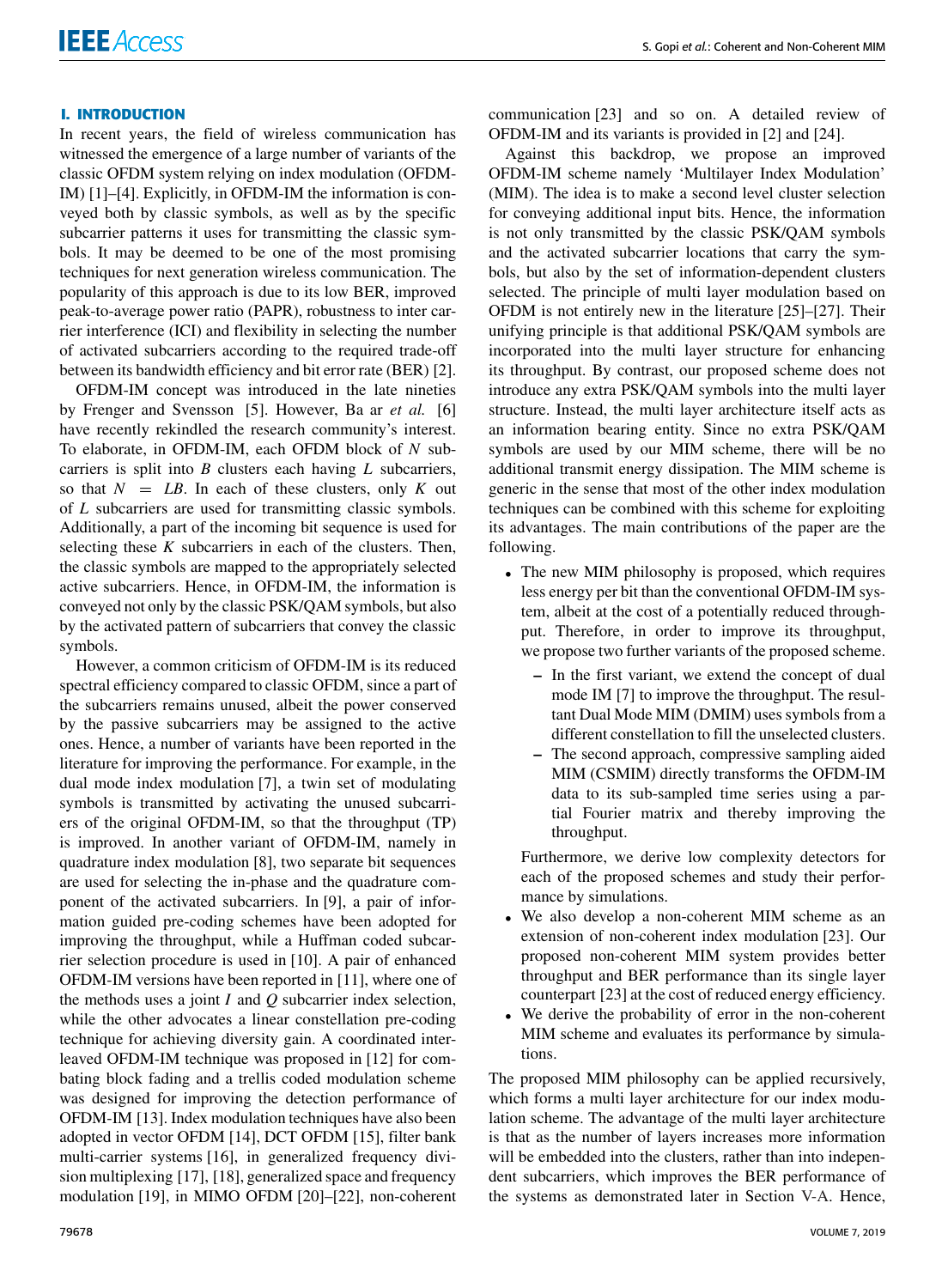

**FIGURE 1.** Proposed multilayer OFDM-IM (MIM).

the multilayer framework strikes a trade off between the energy efficiency, BER performance and throughput.

The rest of the paper is organized as follows. In Section II, our MIM scheme is detailed. Its variants, DMIM and CSMIM are also introduced in this section. The detectors conceived for the proposed schemes are discussed in Section III. Section IV describes the non-coherent version of the conceived MIM. Finally, our simulation results are discussed in Section V and we conclude in Section VI.

#### **II. THE PROPOSED MULTI LAYER INDEX MODULATION (MIM) SCHEMES**

In this section, we will demonstrate the benefits of our MIM schemes. To elucidate the MIM concept, first a brief description of OFDM-IM is provided in the next subsection.

#### A. OFDM-IM

In the conventional OFDM-IM, the subcarriers in an OFDM frame are partitioned into a number of clusters and in each cluster only a section of subcarriers is used for transmitting PSK/QAM symbols. The information is carried both by the PSK/QAM symbols and by the pattern of subcarriers that convey the PSK/QAM symbols.

Consider an OFDM-IM system bearing a total of *N* subcarriers, that are partitioned into *B* clusters with each containing *L* subcarriers, where we have  $N = LB$ . Let  $\mathbf{x} =$  $\begin{bmatrix} \mathbf{x}_0^T, \dots, \mathbf{x}_{B-1}^T \end{bmatrix}^T$  be an  $N \times 1$  vector representing an OFDM frame. Here,  $\mathbf{x}_b = [x(bL), x(bL+1), \dots, x((b+1)L-1)]^T$ is the  $b^{th}$  cluster, where  $b = 0, 1, \ldots, B-1$ . In OFDM-IM, only *K* out of *L* subcarriers are activated in a cluster for carrying a non-zero PSK/QAM symbol. The OFDM frame **x** is converted into the corresponding time series and  $N_{CP}$  cyclic prefix samples are concatenated. In the channel, the transmitted signal is convolved with the channel response. At the receiver, after removing the cyclic prefix, the received data is converted back to the frequency domain (FD) yielding:

$$
y(n) = x(n)h(n) + w_F(n)
$$
, for  $n = 1, ..., N$  (1)

where  $h(n) \sim \mathcal{CN}(0, 1)$  represents the independent complex channel fading coefficients, while  $w_F(n) \sim \mathcal{CN}(0, \sigma^2)$  represents the noise samples in the FD. Let us assume that *m* bits are transmitted per OFDM frame. Then the throughput of the system is  $m/(N + N_{CP})$  bits/s/Hz [6], assuming zero Nyquist filtering excess bandwidth.

#### B. OFDM-MIM

In the proposed scheme, we introduce a second-level selection procedure. This is achieved by appropriately selecting the clusters to transmit additional data, i.e., instead of modulating *K* subcarriers of all the clusters, only *Q* of the *B* clusters actually convey PSK/QAM symbols. This set of *Q* clusters can be selected from the *B* clusters in  $\binom{B}{O}$ *Q* ways and the specific selection of these *Q* clusters is based on the incoming bit sequence. Hence, in this scheme, the information is carried by 1) the specifically selected pattern of clusters 2) the information-dependent choice of *K* out *L* subcarriers in each of the selected clusters and 3) the PSK/QAM symbols on the activated subcarriers. Therefore, the incoming bit sequence is split into three groups, where the first  $p_0 = \left| \log_2 \left( \frac{B}{Q} \right) \right|$  $\binom{B}{Q}$ bits determine the active or Type I clusters, while the second  $p_1 = Q \Big| \log_2 \left(\frac{L}{K}\right)$  $\left| \begin{array}{c} L \\ K \end{array} \right|$  bits choose the active subcarriers in each of the active clusters and the final  $p_2 = QK \log_2 M$ bits decide PSK/QAM symbols. The total number of bits is  $p = p_0 + p_1 + p_2$ . The block diagram of the proposed scheme is shown in Fig. 1

Our MIM principle can also be applied recursively. Explicitly, instead of activating *K* subcarriers in a cluster, the cluster itself can be split into different sub-clusters for a second layer selection, which can be further repeated in the next level. This forms a multi-layer architecture, in which selections can be carried out at each layer depending on the input bit sequence.

To compare the energy efficiency of the MIM scheme, let us assume that *E* is the energy required for transmitting a message symbol in a single subcarrier. Then the energy per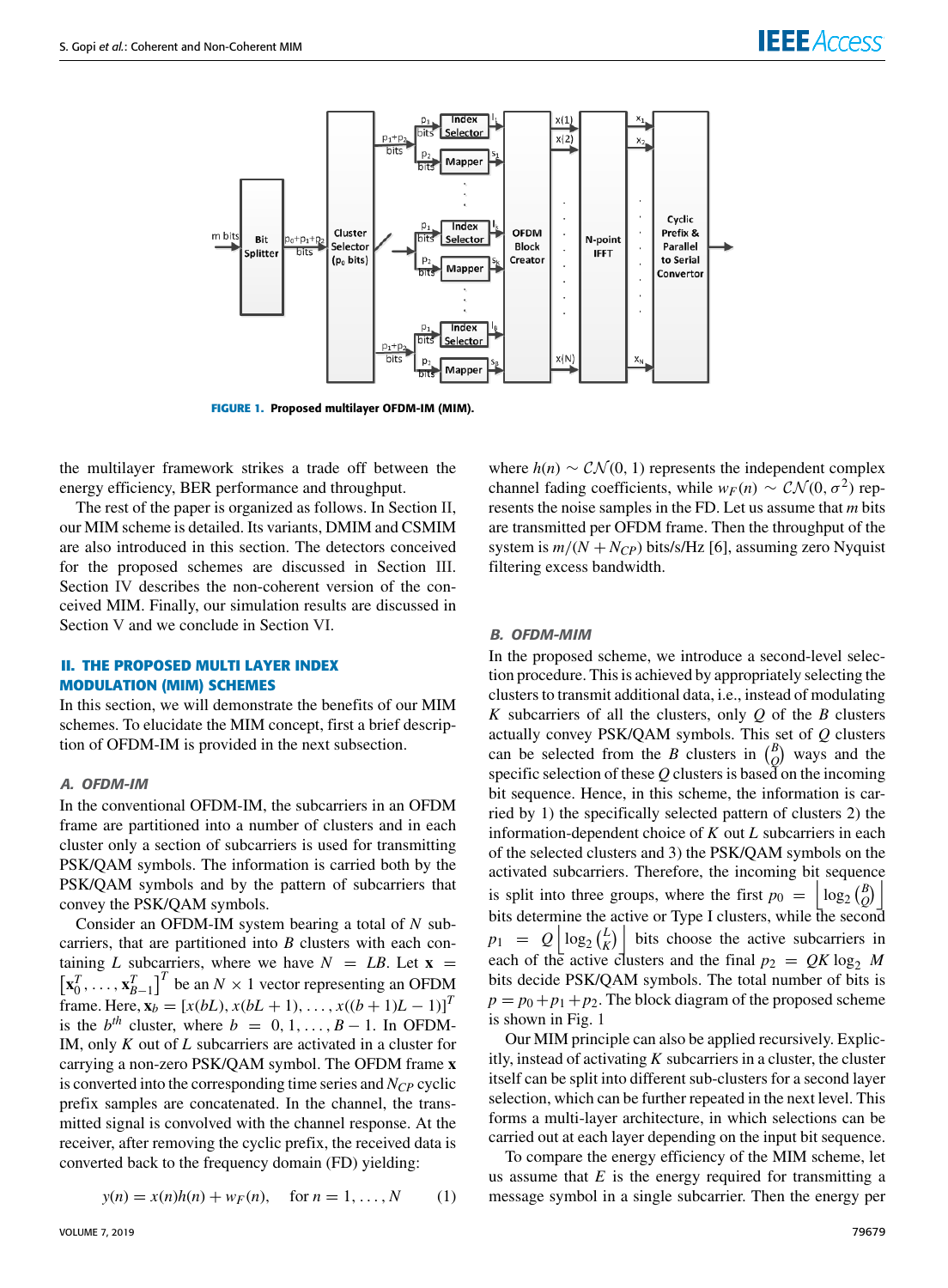

**FIGURE 2.** Proposed dual mode multilayer OFDM-IM (DMIM).

bit of a transmission is

$$
E_b = \frac{E}{\frac{1}{K} \lfloor \log_2 \binom{L}{K} \rfloor + \log_2 M + \frac{1}{KQ} \lfloor \log_2 \binom{B}{Q} \rfloor},\tag{2}
$$

whereas the corresponding energy requirement in the case of OFDM-IM is  $E_b =$  $\frac{E}{\sqrt{K}} \frac{1}{\lfloor \log_2(\frac{L}{K}) \rfloor + \log_2 M}$ , which is bigger than that of MIM, since the denominator of (2) has an additional term.

However, the throughput becomes potentially lower than that of OFDM-IM, since  $(B - Q)$  clusters are idle. Explicitly, the throughput of the proposed scheme is  $Q$ [log<sub>2</sub> ( $\binom{L}{K}$ ]+ $QK$  log<sub>2</sub>  $M$ +[log<sub>2</sub> ( $\binom{B}{Q}$ ] *N*+*NCP* whereas it is  $B\lfloor \log_2 {L \choose K} \rfloor + BK \log_2 M$  $\frac{KJ_1 + BK_1 \log_2 M}{N + N_c}$  in the case of OFDM-IM. In order to circumvent this loss, we propose the two techniques in the next subsection

#### C. MIM VARIANTS

#### 1) DUAL MODE MIM SCHEME (DMIM)

In this scheme, we further invoke the dual-mode concept of [7]. More specifically, instead of keeping  $(B - Q)$  clusters idle, they can be modulated using PSK/QAM symbols from a second constellation. The block diagram of this scheme is shown in Fig. 2. In this case, the throughput becomes  $B\left[\log_2(\frac{l}{K})\right]+BK\log_2 M+\left[\log_2(\frac{l}{Q})\right]$ , which is higher than that of  $N+N_{CP}$ , which is higher than that of OFDM-IM. Here, the total energy required is *BKE*, which is the same as that of OFDM-IM. However, DMIM transmits an additional  $\log_2 \left(\frac{B}{Q}\right)$  $\begin{bmatrix} B \\ Q \end{bmatrix}$  number of bits. Hence, the energy per bit is reduced by this scheme and its throughput is increased.

#### 2) COMPRESSIVE SAMPLING AIDED MIM (CSMIM)

In our original MIM scheme, only *Q* of *B* clusters are active and in each of these *Q* clusters, only *K* subcarriers have non-zero symbols. Hence, only *KQ* of *LB* subcarriers

have non-zero symbols. For small values of *K* and *Q*, our OFDM-MIM frame becomes sparse in the FD. Hence, compressive sampling can be used for transmitting a sub-sampled time series of the data. Explicitly, we use a partial Fourier matrix for directly transforming the OFDM-IM data to its sub-sampled time series. The partial Fourier matrix is constructed by retaining a set of random rows of the Fourier matrix. In [28], a compressed sampling based technique has been suggested for OFDM-IM, where a random matrix is used to first compress the OFDM-IM data in the FD. The compressed data is then transformed to the time domain (TD) and transmitted as in conventional OFDM. However, in our case, the compression and the transformation to the TD take place in a single step. Therefore, the computational complexity of the proposed scheme is reduced compared to that of [28]. At the receiver, suitable compressed sensing techniques can be adopted for recovering the actual data from the sub-sampled time series.

The diagrammatic representation of the scheme is almost the same as that of Fig. 1, except for the IFFT block that transforms the FD data to time series. In this scheme, instead of using the classic Fourier matrix to transform the data to the TD, we propose to use a partial Fourier matrix. The idea behind using a partial Fourier matrix is to reduce the frame size to be transmitted. Finally, the usual cyclic prefix is concatenated with the sub-sampled time series and transmitted. In this case, the throughput will become  $B\lfloor \log_2 {L \choose K} \rfloor + BK \log_2 M + \lfloor \log_2 {B \choose Q} \rfloor$  $\frac{N_R + N_{CP}}{N_R + N_{CP}}$ , where  $N_R < N$  is the number  $\overline{N_R + N_{CP}}$ , where  $N_R < N$  is the number<br>of rows in the partial Fourier matrix used for generating the time series. It is evident that the throughput of this variant is better than that of the MIM, while requiring the same energy for transmission.

The encoding schemes of conventional OFDM-IM are directly applicable to the proposed schemes. However, in our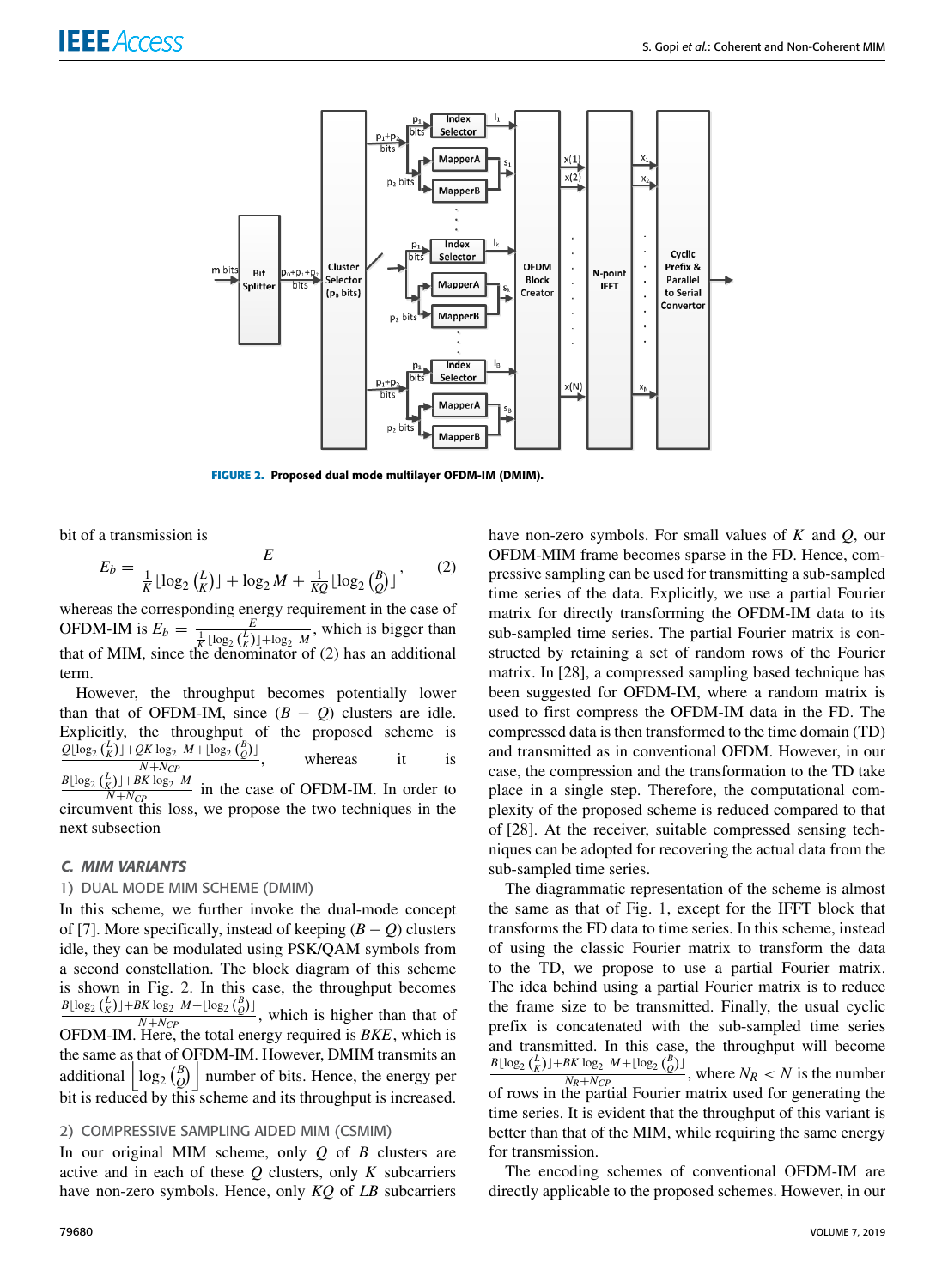case, the incoming bit sequence is split into three groups, whereas only into two groups for conventional OFDM-IM. Explicitly,  $p_0$  and  $p_1$  bits can be used to identify the active clusters and active subcarriers, respectively. This can be achieved using either a look up table based method or the combinatoric approach of [6]. Finally, *p*<sup>2</sup> bits are conveyed using *M*-ary PSK/QAM symbols, which are mapped to the activated subcarriers of the active clusters. The detectors conceived for the proposed schemes are discussed in the next section.

#### **III. DETECTORS**

In the proposed schemes, we have to detect the active or Type I clusters, the active subcarriers of the active clusters and the PSK/QAM symbols of the active subcarriers. Hence, the optimal detector is a three dimensional joint ML detector. This detector is however impractical owing to its high computational complexity, which is on the order of  $\mathcal{O}(c_0c_1M^{QK})$ , where  $c_0 = 2^{p_0}$  and  $c_1 = 2^{p_1}$ . Therefore, a Log Likelihood Ratio (LLR) based detector is preferred. The LLR detectors of the MIM and DMIM schemes are similar to each other, whereas the CSMIM detector is different, hence it is discussed in Subsection III-C.

#### A. LLR DETECTOR FOR MIM

The LLR detection is carried out in three steps. The first step is to detect the active clusters, followed by the detection of active subcarriers. In the last step the PSK/QAM symbols on the active subcarriers in each of the active clusters are detected.

#### 1) ACTIVE CLUSTER DETECTION:

The likelihood ratio of detecting an active cluster is

$$
\gamma_b = \sum_{n=bl}^{(b+1)L-1} \log \left( \sum_{s_i \in \mathcal{M}} e^{-\frac{\|s_i h\|^2 + 2\text{Re}(s_i h(n) y(n))}{2\sigma^2}} + \frac{M(L-K)}{K} \right) + \log \left( \frac{QK}{(B-Q)M} \right), \quad (3)
$$

where  $M$  is the set of PSK/QAM constellation symbols and  $M = |\mathcal{M}|$ . The derivation of (3) is given in Appendix (A). Clearly,  $\gamma_b > 0$  indicates that the  $b^{th}$  cluster is active. However, we know that there are exactly *Q* active clusters. Therefore, we can calculate the  $\gamma_b$  values for all the clusters, i.e.,  $b = 0, \ldots, B - 1$  and can select that particular set of *Q* clusters, which has the maximum  $\gamma_b$  values, i.e,  $\hat{B}_Q$  =  ${b(1) b(2)$ , ...,  ${b(Q)}$ , where  $\gamma_{b(1)} \geq \gamma_{b(2)} \geq ... \geq$  $\gamma_{b(Q)} \geq \ldots \geq \gamma_{b(B)}$ . Observe that while deriving (3), it is assumed that  $Q < B$ . When  $Q = B$ , no selection is possible in the clusters, hence the scheme reduces to conventional OFDM-IM. Subsequently, the active subcarrier and symbol detection can be carried out in these active clusters, for which the procedure is detailed below.

2) LLR FOR ACTIVE SUBCARRIER AND SYMBOL DETECTION Both the active subcarrier detection and PSK/QAM symbol detection can be carried out similarly to the OFDM-IM system, except that it is applied to the active clusters only. The LLRs of active subcarrier detection are

$$
\gamma_n = \log \left( \frac{\sum_{s_i \in \mathcal{M}} \Pr(x(n) = s_i | y(n))}{\Pr(x(n) = 0 | y(n))} \right). \tag{4}
$$

Note that any of the PSK/QAM symbols can be mapped to a subcarrier, this is why we have the summation in the numerator of (4). This ratio will turn out to be  $[2, (12)]$ 

$$
\gamma_n = \log K - \log(L - K) + \frac{\|y(n)\|^2}{\sigma^2} - \log \left( \sum_{i=1}^M \left( -\frac{1}{\sigma^2} \|y(n) - h(n)s_i\|^2 \right) \right).
$$

Similarly to the active cluster detection, we know that there are exactly *K* active subcarriers. Therefore, we can calculate the  $\gamma_n$  values for all subcarriers in an active cluster and select that particular set of subcarriers, which has the largest  $\gamma_n$ values, i.e,  $A_K = \{n(1) n(2)$ , ...,  $n(K)$ , where  $\gamma_{n(1)} \ge$  $\gamma_{n(2)} \geq \ldots \geq \gamma_{n(K)} \geq \ldots \geq \gamma_{n(L)}.$ 

The set of active clusters and active subcarriers in each of the active clusters is converted to the corresponding bit sequence. This can be carried out by using the inverse logic of converting the bit sequence to the selection of active clusters and subcarriers. Finally, the modulating symbols in each of the active subcarriers are directly estimated as

$$
\hat{s}(n) = \min_{s_i \in \mathcal{M}} \|y(n) - s_i h(n)\|.
$$
 (5)

#### B. LLR DETECTOR FOR DMIM

The detection process is exactly same as that of MIM, except that in DMIM, there are no idle clusters. In the non-active (Type II) clusters, different PSK/QAM symbols are loaded. In this case, the likelihood ratio for the active cluster detection can be found in the same way as for MIM. Here, the active cluster is the one in which PSK/QAM symbols are selected from the first constellation, say  $\mathcal{M}_1$ . The Log Likelihood Ratio is given by

$$
\gamma_b = \sum_{n=B}^{(b+1)L-1} \log \left( \sum_{s_i \in \mathcal{M}_1} e^{-\frac{||s_i h||^2 + 2\text{Re}(s_i h(n))r(n))}{2\sigma^2}} + \frac{M_1(L-K)}{K} \right) - \sum_{n=B}^{(b+1)L-1} \log \left( \sum_{s_i \in \mathcal{M}_2} e^{-\frac{||s_i h(n)||^2 + 2\text{Re}(s_i h(n))r(n))}{2\sigma^2}} + \frac{M_2(L-K)}{K} \right) + \log \left( \frac{QM_2}{(B-Q)M_1} \right),
$$
(6)

where  $\mathcal{M}_2$  is the second set of PSK/QAM constellation symbols. The detection of Type I clusters can be carried out in the same way as in the case of MIM. Since we know that there are *Q* Type I clusters, we chose *Q* clusters having the largest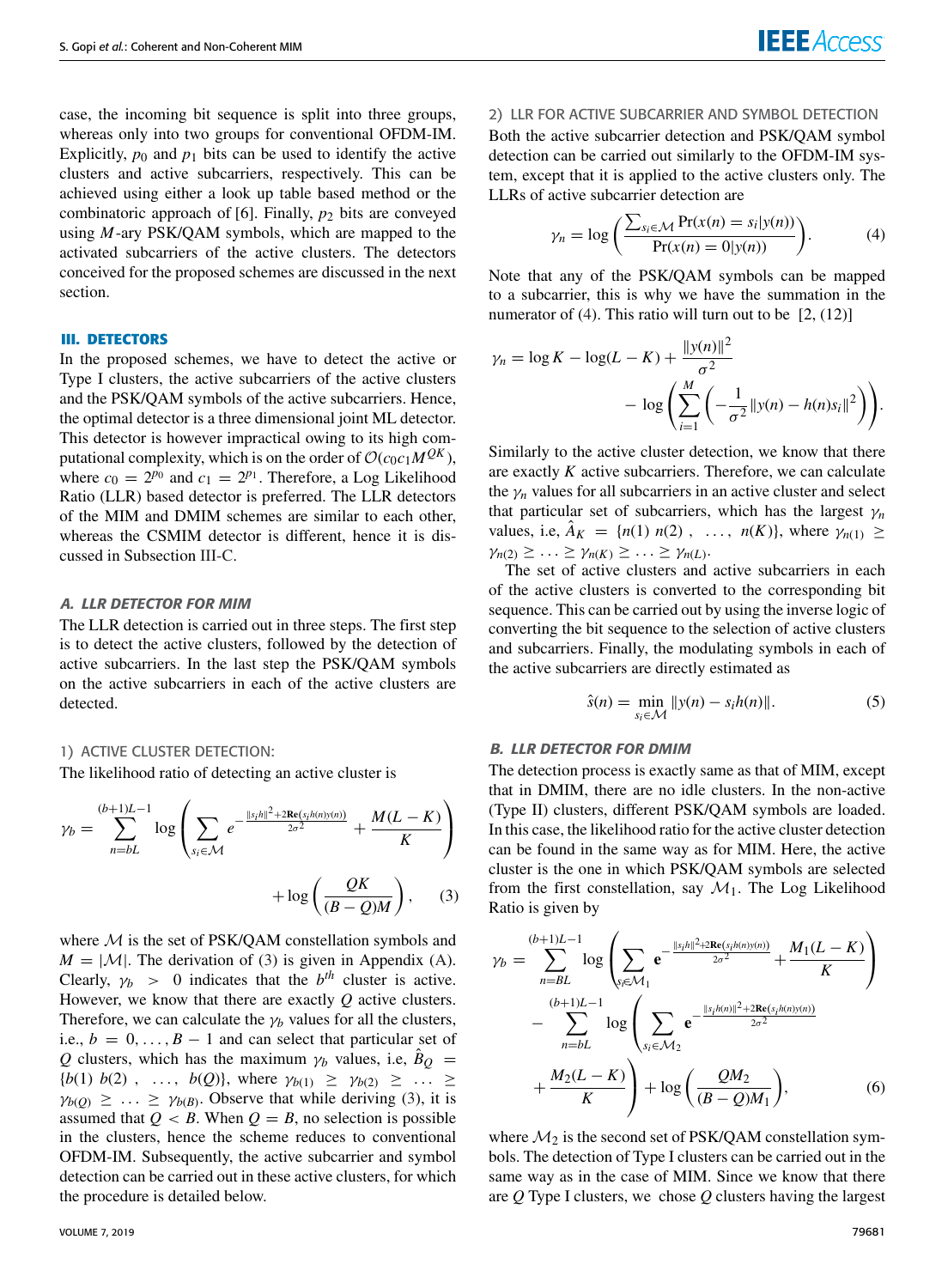$\gamma_b$  values as the Type I (or active) clusters. In (6), we also assume that  $Q < B$ .

After detecting the active clusters, the detection of active subcarriers and modulating symbols can be done in the same way as for MIM. However, in each of the clusters, the symbols from the appropriate PSK/QAM constellation have to be used. Explicitly, in the Type I clusters, the PSK/QAM symbols from the first constellation are chosen, whereas in the Type II clusters, that from the second PSK/QAM constellation are used.

#### C. DETECTOR FOR CSMIM

The signal at the CSMIM receiver (after cyclic prefix removal) can be written as

$$
\mathbf{y}_T = \mathbf{h}_T * F_p^H \mathbf{x} + \mathbf{w}_T \n= \mathbf{H}_T \mathbf{F}_p^H \mathbf{x} + \mathbf{w}_T,
$$
\n(7)

where  $\mathbf{h}_T$ ,  $F_p$ , **x**, and  $\mathbf{w}_T$  are the channel coefficients in TD, the partial Fourier matrix, the OFDM frame in FD and the additive white Gaussian noise (AWGN) in the TD, respectively. Furthermore ' ∗ ' represents the convolution operation, while  $\mathbf{H}_T$  is an  $(M \times M)$ -element circulant matrix generated from the channel vector  $\mathbf{h}_T$ . It may be noted that (7) is in the TD, whereas (1) is in the FD. In (7),  $\mathbf{H}_T \mathbf{F}_p^H$  is an ( $M \times N$ ) matrix with  $M < N$  and hence the equation represents an under-determined system of linear equations, which does not give a unique solution for **x**. However, since **x** is sparse in nature, compressed sensing [29] algorithms can be used for recovering the sparse vector **x**.

The sufficient condition for the successful reconstruction of a sparse high dimensional vector from an under-determined system of linear equations is that the projection matrix, namely the coefficient matrix of the system, should satisfy the Restricted Isometric Property (RIP) of [29]. In such cases, the sparse vector can be reconstructed at a low computational complexity from an under-determined system of equations. Hence, in order to recover **x** from (7), the matrix  $\mathbf{H}_T \mathbf{F}_p^H$  should satisfy the Restricted Isometric Property (RIP), where  $\mathbf{F}_p$  is the partial Fourier Matrix. It has been shown in [30][Theorem 3.3] that if the partial Fourier matrix  $(F_p)$ is constructed from the random choice of the columns of the DFT matrix, then  $F_p^H$  satisfies the RIP with a high probability. However, there exist also deterministic approaches capable of generating a partial Fourier matrix satisfying the RIP [31], [32]. Hence, for the present discussion, it is assumed that the appropriate selection of rows was executed so that  $F_p^H$  satisfies the RIP. However, the product  $\mathbf{H}_T \mathbf{F}_p^H$ may not satisfy the RIP. This problem can be circumvented by exploiting Lemma 1.

*Lemma 1:* If a random  $M \times 1$  vector **h** obeys a continuous distribution, then the rank of the circulant matrix **H** constructed from **h** is *M*.

*Proof:* Let *f* (*z*) be the associated polynomial of the  $circular matrix H$ . Then  $f(z) = h_0 + h_1 z + ... + h_{M-1} z^{M-1}$ , with the coefficients  $h_i$  being the elements of the first column

of **H** or the elements of the vector **h** itself. The rank of an  $(M \times M)$  circulant matrix **H** is  $M - d$ , where *d* is the degree of *gcd*  $[f(z), z^M - 1]$  [33], where *gcd* represents the greatest common divisor. Note that there are only two factors for  $z^M$  – 1, i.e.,  $f_1(z) = (z - 1)$  and  $f_2(z) = z^{M-1} + z^{M-2} + \ldots + z + 1$ . Therefore, we have to find *gcd* [ $f(z)$ ,  $f_1(z)f_2(z)$ ], where neither  $f_1(z)$  nor  $f_2(z)$  are factorizable. Hence,  $d > 0$  if and only if  $f(z)$ has either of the terms  $f_1(z)$  or  $f_2(z)$  as its factors. For  $f_2(z)$  to be a factor of  $f(z)$ , this requires that all the elements of **h** should be either unity or a constant. Similarly, for  $f_1(z)$  to be factor of  $f(z)$ , the elements of **h** should be of the form  $\{1 - 1000 \ldots\}$ or  $\{1 - 1 \, k_1 - k_1 \, k_2 - k_2, \ldots\}$ , where the coefficients  $k_i$  are some constants. However, the probability that the elements of **h** assume these specific discrete values becomes zero, when it is generated by sampling from a continuous distribution. Hence, it can be concluded that we have  $gcd[f(z), z^M - 1] =$ 1 with probability 1. Therefore, the rank of the circulant matrix *H* will be *M* with probability 1, when **h** follows a continuous distribution.  $\Box$ 

*Lemma 2:* If  $F_p^H$  satisfies the RIP of order *k*, then the product  $H_T F_p^H$  also satisfies the RIP of the same order with probability 1.

*Proof:* From Lemma 1, it is clear that the circulant matrix  $H_T$ , constructed from the channel vector  $h_T$  is a full rank matrix with probability 1. This is because  $\mathbf{h}_T$  follows a continuous distribution (Complex Normal). Hence,  $\mathbf{H}_T$  is invertible with probability 1. By corollary 3.3 of [34], if a matrix **A** satisfies the RIP of order *k*, then for any invertible matrix **B**, the product **BA** also satisfies the RIP of the same order. Therefore, the product  $\mathbf{H}_T F_p^H$  satisfies the RIP of the order *k* with probability 1.

From Lemma 2, it is evident that the compressive sensing techniques can be directly applied to recover **x** from  $y<sub>T</sub>$ . Hence, the procedure for the detection of CSMIM is summarized below.

- Apply a compressed sensing algorithm [35]–[37] to recover **x** from  $y_T$  using  $y_T = H_T F_p^H x + w_T$ . This reconstruction is possible, since  $H_T F_p^H$  satisfies the RIP with probability 1.
- Identify the non-zero locations of **x**. These locations can be used to decode the cluster indices and subcarrier indices in each of the clusters.
- Approximate each non-zero component of **x** to the nearest PSK/QAM modulating symbols.

All these three schemes i.e., MIM, DMIM and CSMIM are coherent modulation schemes, which requires accurate CSI for detecting the transmitted signal. The next section describes a non-coherent MIM scheme that does not require the knowledge of the channel to recover the symbols.

#### **IV. NON-COHERENT MULTI LAYER INDEX MODULATION**

For non-coherent schemes, no pilot based channel state information (CSI) is used and therefore no pilot overhead is required for estimating the channel. Hence, these schemes are eminently suitable for rapidly fading channels, where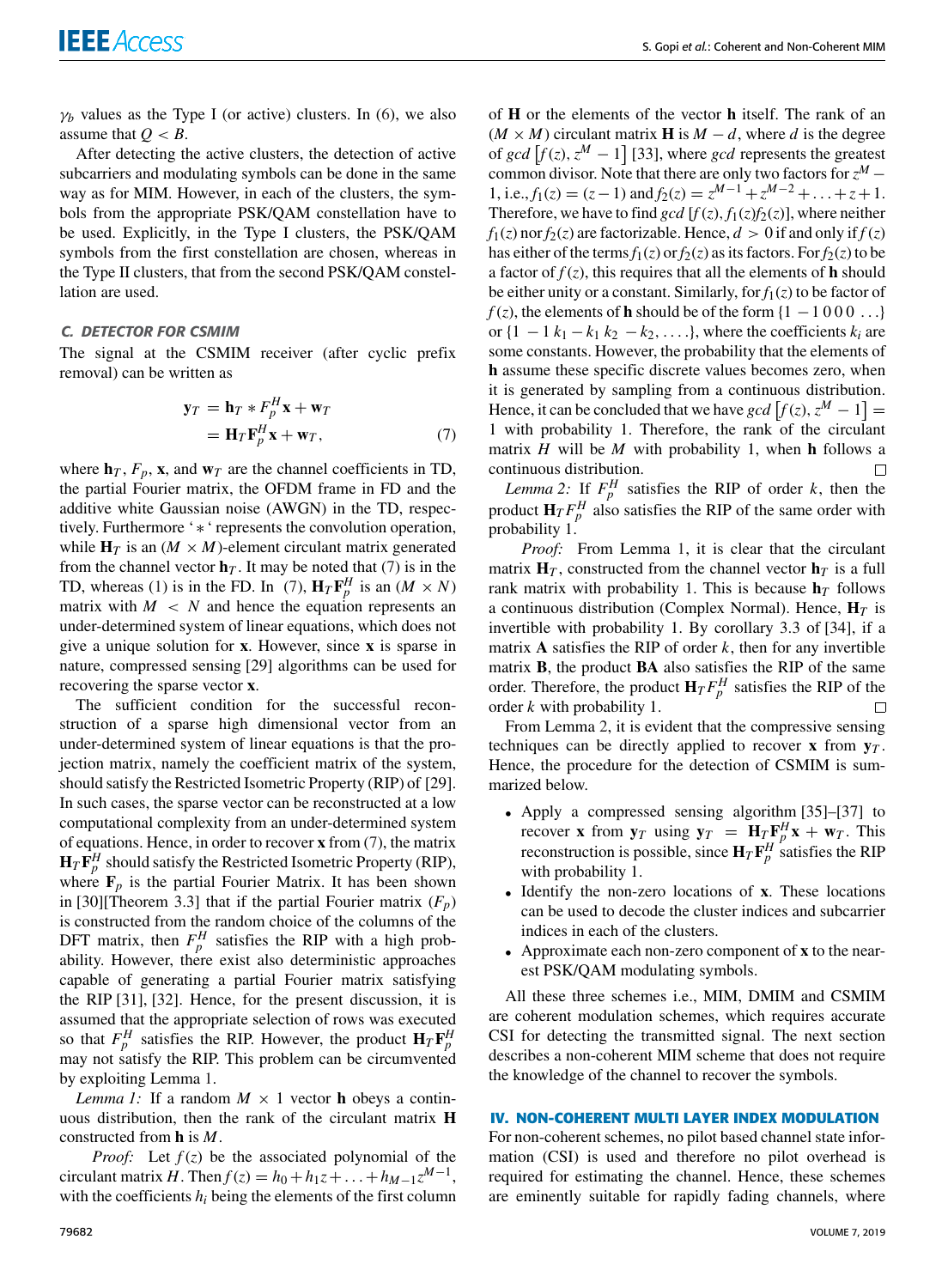frequent channel estimation would be required, leading to significant pilot overhead. Hence, a non-coherent OFDM-IM scheme was proposed in [23], in which the information is conveyed only through the position of active subcarriers. In this case, a 1 (or equivalently a constant ' $\theta$ ') is placed in the active subcarriers, but no PSK/QAM symbols are used. Let us assume that there are *N* subcarriers, which are split into *B* clusters, each having *L* subcarriers. In each cluster, *K* out of *L* subcarriers are loaded with  $\theta$ s (active subcarriers) and the rest are filled with zeros. The set of active subcarriers is chosen according to the incoming bit sequence. The total number of bits transmitted using this procedure is  $B \lfloor \log_2 \left( \frac{L}{K} \right) \right]$  $\binom{L}{K}$ ]. The proposed MIM scheme can also be extended to non-coherent detection as follows.

The incoming bit sequence is partitioned into two sets. The first set is used for selecting *Q* out of *B* clusters, which are termed as type I clusters. This requires  $\lfloor \log_2 \left( \binom{B}{O} \right) \rfloor$  $\binom{B}{Q}$ bits. Within each of the *Q* Type I clusters, the second bit sequence is used for selecting the active subcarriers, i.e. the subcarriers loaded with  $\theta$ s. In the rest of the  $(B - Q)$ clusters, which are termed as Type II clusters, the second bit sequence is used for selecting the passive subcarriers, i.e. the subcarriers which are loaded with zeros. Hence, there will be *K* non-zero entries in Type I clusters and  $(L - K)$  non-zero entries in Type II clusters. The selection of active subcarriers in both Type I and Type II clusters requires  $\lfloor \log_2 \left ( \binom{L}{K} \right ) \rfloor$  $\binom{L}{K}$ ) is bits. Hence, the throughput of this case is  $\frac{\lfloor \log_2\left(\binom{B}{Q}\right)\rfloor + B \lfloor \log_2\left(\binom{L}{K}\right)\rfloor}{N+N_{CR}}$  $\frac{D_1 + B \lfloor \log_2((\frac{L}{K}) \rfloor)}{N + N_{CP}}$  bits, whereas it is  $\frac{B \lfloor \log_2((\frac{L}{K}) \rfloor)}{N + N_{CP}}$  $\frac{C_2(\sqrt{K})^2}{N+N_{CP}}$  in the case of non-coherent Index Modulation. This shows that for non-coherent MIM, there is a throughput advantage over non-coherent IM. However, the energy per bit of a transmission in this case is  $E_b = \frac{(KQ + (L - K)(B - Q))E}{[L - (B \times L) L] \cdot [L - (A \times L)]}$  $\frac{(AQ+(L-A)(B-Q))E}{\log_2((\frac{B}{Q}))+B\log_2((\frac{L}{K}))}$ , which will be lower or higher or same as that of the non-coherent IM scheme, depending on the values of *K* and *Q*. Observe that  $E_b$  can be readily reduced without changing the throughput by choosing  $K < L/2$  and  $K > L/2$ , when  $Q > B/2$  and  $Q < B/2$ , respectively. The basic requirement for MIM to work is that we should have  $K \neq \frac{L}{2}$ , i.e. the number of active and passive subcarriers should be different. In the scenarios, when they are the same, i.e.  $K = L - K$ , all blocks are identical, hence it will not be possible to identify *Q* out of *B* Type I clusters. This is proved mathematically in Theorem 1. Note that here we used Type I and Type II to distinguish two types of clusters instead of active and passive ones, since all the clusters are active in this case. The detector conceived for the proposed scheme is detailed below.

#### A. DETECTOR

Mathematically, this system can also be represented using (1) except that in this case  $x(n)$  will be either  $\theta$  or 0. A two-stage ML detector can be employed. In the first stage, the Type I clusters are detected and in the second stage, the activation patterns (subcarriers with non-zero values) in each of the clusters are identified. Let the channel coefficient for all of the subcarriers be independent and identically distributed as  $h(n) \sim \mathcal{CN}(0, \sigma_h^2)$ . Hence, the distributions of the received data at the  $n^{th}$  subcarrier are

$$
Pr(y(n)|x(n) = 0)
$$
  
=  $\mathcal{CN}(0, \sigma^2)$ ,  

$$
Pr(y(n)|x(n) = \theta)
$$
  
=  $\int_{-\infty}^{\infty} Pr(y(n)|x(n) = \theta, h(n)) Pr(h(n)) dh$   
=  $\int_{-\infty}^{\infty} \mathcal{CN} (\theta h(n), \sigma^2) \mathcal{CN}(0, \sigma_h^2) dh$   
=  $\mathcal{CN}(0, \sigma^2 + \theta^2 \sigma_h^2)$ . (9)

Now, if a particular cluster is Type I, then it will have *K*  $\theta$ s and (*L* − *K*) zeros, while if it is Type II, there will be *K* zeros and  $(L - K)$   $\theta$ s. Hence, in order to identify whether a particular cluster is Type I or Type II, we have to count the number of  $\theta$ s in that cluster. We now want to differentiate between two cluster, i.e. the cluster with *K*  $\theta$ s and (*L* − *K*) zeros as well as that having *K* zeros and  $(L - K)$   $\theta$ s. Hence, what we need is the distribution of the number of  $\theta$ s in a cluster given the observations, which is formulated as  $Pr(\mathcal{I}_b|\mathbf{y}_b)$ , where  $\mathcal{I}_b$  is the number of  $\theta$ s in a cluster  $b \in \{0, 2, ..., B-1\}$ and  $y_b = \{y(bL), y(bL + 1), \ldots, y((b + 1)L - 1)\}\)$  represents the received vector in that cluster. This probability can be obtained as follows. Note that it is only the number of  $\theta$ s which is important to us, not the specific positions of  $\theta$ s. Therefore, all possible locations of  $\theta$ s (with the total number of  $\theta$ s being the same) has to be considered. Hence, we have to evaluate

$$
Pr(\mathcal{I}_b|\mathbf{y}_b) = Pr(\mathbf{y}_b|\mathcal{I}_b) \frac{Pr(\mathcal{I}_b)}{Pr(\mathbf{y}_b)},
$$
\n(10)

where  $\mathcal{I}_b = K$  or  $\mathcal{I}_b = L - K$ . Note that we have  $Pr(\mathcal{I}_b =$  $(K) = \frac{Q}{R}$  $\frac{Q}{B}$  and  $Pr(\mathcal{I}_b = L - K) = \frac{B - Q}{B}$  $\frac{-Q}{B}$ , since there are Q Type I clusters. Let  $\Omega_K$  and  $\Omega_{L-K}$  be the sets of  $\mathbf{x}_b$  with exactly *K* and  $(L - K)$  non-zero elements, respectively. Hence, we have

$$
\Pr\left(\mathbf{y}_b|\mathcal{I}_b = K\right) = \sum_{\mathbf{s}_i \in \Omega_K} \Pr\left(\mathbf{y}_b|\mathcal{I}_b = K, \mathbf{s}_i\right) \Pr\left(\mathbf{s}_i|\mathcal{I}_b = K\right)
$$
\n
$$
= \sum_{i=1}^{|\Omega_K|} \frac{1}{|\Omega_K|} \frac{1}{v_0} e^{-\sum_{j \in \Gamma_i} \frac{||y(j)||^2}{2(\theta^2 \sigma_h^2 + \sigma^2)} - \sum_{j \in \Gamma_i^c} \frac{||y(j)||^2}{2\sigma^2}}}{(11)}
$$

where  $v_0 = (2\pi)^{L/2} (\sigma^2)^{K/2} (\theta^2 \sigma_h^2 + \sigma^2)^{\frac{L-K}{2}}$  and  $\Gamma_i$  represents the locations of the non-zero elements of  $s_i$ , while  $\Gamma_i^c$  is its complementary set. Note that we have Pr( $s_i | \mathcal{I}_b = K$ ) =  $\frac{1}{|\Omega_K|}$  for  $s_i \in \Omega_K$ , since each element of the set  $\Omega_K$  is equally likely. Clearly, we have  $|\Omega_K| = \binom{L}{K}$  $\binom{L}{K}$ , since that many choices are available for exactly *K* non-zero elements out of *L* possible locations. It can be seen that the RHS of (11) is in the form of  $\sum_{i=1}^{\lvert \Omega_K \rvert} v_i \mathcal{CN}(0, \Sigma_i)$ , where  $\forall i, v_i = \frac{1}{\lvert \Omega_K \rvert}$  and  $\Sigma_i$  is a diagonal matrix with *K* entries being  $\theta^2 \sigma_h^2 + \sigma^2$  (i.e., for the locations  ${j}$  ∈  $\Gamma$ <sub>*i*</sub>), while the remaining of (*L* − *K*) entries being  $\sigma^2$ . Hence, Pr( $\mathbf{y}_b|\mathcal{I}_b = K$ ) is a mixture of multivariate Gaussian distributions (*L*-dimensional) with all components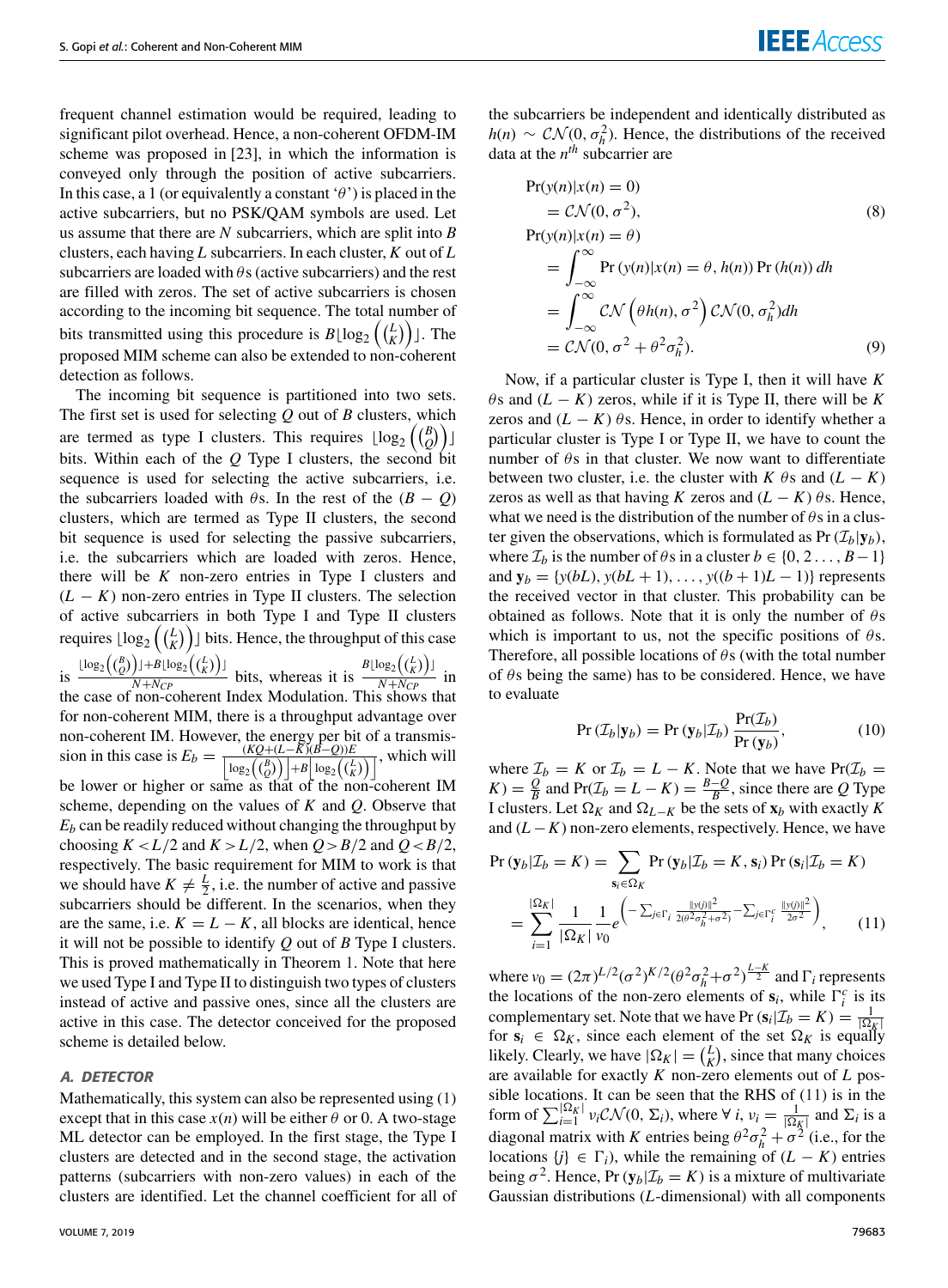having the same weight. We will approximate this mixture distribution by a single multivariate Gaussian one having the same first-order and second-order moments similar to [38] for computational tractability as follows.

The elements in each of the multivariate Gaussian distribution in the RHS of (11) are independent (since  $\Sigma_i$  is diagonal) with different variances, in which  $\theta^2 \sigma_h^2 + \sigma^2$  is the variance of the *K* elements, i.e. when  $j \in \Gamma_i$  and  $\sigma^2$  is the variance of the rest of the  $(L - K)$  elements. Without loss of generality, we let  $j = 1 \in \Gamma_i$  and then we have *var*  $[y(bL)|j = 1 \in \Gamma_i] =$  $\theta^2 \sigma_h^2 + \sigma^2$ . Note that *y*(*bL*) is the first element of **y**<sub>*b*</sub>. Now, given  $j = 1 \in \Gamma_i$ , one of the non-zero locations is fixed (i.e.,  $\tilde{j} = 1$ ) and there are exactly  $\binom{L-1}{K-1}$  $\binom{L-1}{K-1}$  possible locations for the other *K* − 1 non-zero elements, i.e. we have  $|\mathbf{s}_i|j = 1 \in \Gamma_i|$  $\binom{L-1}{K-1}$ . Therefore, in the mixture distribution of (11), there *K*−1 are  $\binom{L-1}{K-1}$  $\binom{L-1}{K-1}$  components all with *var* [*y*(*bL*)|*j* = 1 ∈  $\Gamma_i$ ] =  $\theta^2 \sigma_h^2 + \sigma^2$ . Similarly, when  $j = 1 \in \Gamma_i^c$ , we have  $var[y(bL)] = \sigma^2$ . In this case, there are  $\binom{L-1}{K}$  locations available for the *K* non-zero locations such that  $y(bL) = 0$ . Hence, in (11), there are  $\binom{L-1}{K}$  mixture components with  $var[y(bL)|j = 1 \in J_i^c] = \sigma^2$ . Hence, the unconditional variance of *y*(*bL*) is  $\frac{\binom{L-1}{K-1}(\theta^2\sigma_h^2 + \sigma^2) + \binom{L-1}{K}\sigma^2}{\binom{L}{K}}$  $\frac{(\frac{L}{K})^{(\frac{L}{K})^{(\frac{L}{K})^{(\frac{L}{K})^{(\frac{L}{K})}^{\frac{2}{\alpha}}}}}$  =  $(\frac{K}{L}\theta^2\sigma_h^2 + \sigma^2)$ . Here we exploited the fact that the variance of a mixture Gaussian distribution is the weighted sum of the variance of each of the component, i.e.,  $var\left[\sum_i v_i \mathcal{N}(0, \sigma_i^2)\right] = \sum_i v_i \sigma_i^2$ . Note that the other components of  $y_b$ , i.e,  $j \neq 1$ , have the same variances as that of  $j = 1$ , since our interests are not in the specific positions of non-zero elements, but in their number only. Furthermore, the mean of the approximated Gaussian mixture is **0**, since that of each component in the mixture is **0**. Hence, now the approximated Gaussian distribution with the same moments as the original distribution is

$$
Pr(\mathbf{y}_b|\mathcal{I}_b = K) = \mathcal{CN}\left(0, \left(\frac{K}{L}\theta^2 \sigma_h^2 + \sigma^2\right)\mathbf{I}\right). \quad (12)
$$

Similarly, we can show that

$$
\Pr\left(\mathbf{y}_b|\mathcal{I}_b = \mathbf{L}\cdot\mathbf{K}\right) = \mathcal{CN}\left(0, \left(\frac{L-K}{L}\theta^2\sigma_h^2 + \sigma^2\right)\mathbf{I}\right). \tag{13}
$$

Hence, from (10), 12) and (13), we have:

$$
\Pr\left(\mathcal{I}_b = K|\mathbf{y}_b\right) = \frac{Q}{B} C \mathcal{N}\left(0, \left(\frac{K}{L}\theta^2 \sigma_h^2 + \sigma^2\right) \mathbf{I}\right) \tag{14}
$$

and

$$
\Pr(T_b = L - K | \mathbf{y}_b) = \frac{B - Q}{B} C \mathcal{N} \left( 0, \left( \frac{L - K}{L} \theta^2 \sigma_h^2 + \sigma^2 \right) \mathbf{I} \right). \tag{15}
$$

The log likelihood ratio using (14) and (15) is

$$
\gamma_b = \frac{\Pr(\mathcal{I}_b = K|\mathbf{y}_b)}{\Pr(\mathcal{I}_b = L - K|\mathbf{y}_b)}
$$
  
=  $\log \left( \left( \frac{(L - K)\beta + L}{L\beta + L} \right)^{\frac{L}{2}} \frac{Q}{B - Q} \right)$ 

$$
+\frac{\frac{\beta}{2L\sigma^2}}{\left(\frac{(L-K)}{n}\beta+1\right)\left(\frac{K}{L}\beta+1\right)}(2K-L)\|\mathbf{y}_b\|^2,\qquad(16)
$$

where  $\beta = \frac{\theta^2 \sigma_h^2}{\sigma_s^2}$  is the SNR of the system. Similar to the case of (3), for deriving (16), we assume that  $Q < B$ . In order to identify whether a cluster is Type I or not, we have to check whether  $\gamma_b > 0$ . However, we know that there are exactly *Q* Type I clusters. Therefore, rather than testing whether a particular cluster is of Type I, it is proposed to identify *Q* clusters having the largest  $\gamma_b$  values. The following theorem will formulate our decision rule for cluster identification.

*Theorem 1:* Recall that the LLR for Type I cluster detection is given by (16). Then, the following holds,

- 1) If  $K > \frac{L}{2}$ , then choosing the clusters having the *Q* largest  $\gamma_b$  values is equivalent to selecting the clusters with the *Q* highest  $||\mathbf{y}_b||^2$  values. In other words,  $\gamma_{b(1)} \geq$  $\cdots \ge \gamma_{b(Q)} \iff ||y_{b(1)}||^2 \ge \cdots \ge ||y_{b(Q)}||^2$  where  $b(i) \in \{0, 1, \ldots, B-1\}.$
- 2) If  $K < \frac{L}{2}$ , then choosing the clusters having the  $Q$  largest  $\gamma_b$  values is equivalent to selecting clusters having *Q* lowest  $||\mathbf{y}_b||^2$  values. In other words,  $\gamma_{b(1)} \geq$  $\cdots \geq \gamma_{b(Q)} \iff ||y_{b(1)}||^2 \leq \cdots \leq ||y_{b(Q)}||^2.$
- 3) Finally, when we have  $K = \frac{L}{2}$ , cluster identification fails.

*Proof:* Consider the first and second terms of the RHS in (16). The first term is a constant and does not affect the maximization operation. All terms of the second term except  $(2K - L)$  are positive for all values of *K*. Now, if  $K > L/2$ , then  $2K - L > 0$ . Hence in that case, if  $\gamma_l > \gamma_j$  for some  $l, j \in \{1, \ldots, B\}$ , then  $||y_l||^2 > ||y_j||^2$ . This proves the first part. Similarly, if  $K < L/2$ , then  $2K - L < 0$ . Hence,  $\gamma_l > \gamma_l$ implies  $||y_l||^2 < ||y_j||^2$ , which proves the second part of the theorem. Finally, if  $K = L/2$ , the LLR becomes independent of  $\|\mathbf{y}_b\|^2$  and  $\gamma_b$  will be the same for all *b* and hence the clusters cannot be identified.  $\Box$ 

Finally, the detection scheme is summarized as follows.

- First detect the Type I clusters. Depending on the value of *K*, this can be done by selecting the *Q* clusters having the largest (or smallest) value of  $||\mathbf{y}_b||^2$ ;
- In the *Q* Type I clusters, the non-zero subcarriers can be identified by selecting the specific *K* subcarriers with the largest energy (same procedure as in non-coherent index modulation [23]);
- In the remaining *B*−*Q* clusters, the Type I subcarriers are identified by choosing the (*L*−*K*) subcarriers having the highest energy or equivalently the *K* subcarriers having the lowest energy;
- Finally, the transmitted bits are decoded from the set of Type I clusters and subcarriers.

#### B. THEORETICAL ANALYSIS

The probability of error in non-coherent MIM is analysed in this section. An error will occur either because a cluster or a subcarrier is wrongly detected. The probability of error for each of the cases is given below. Throughout the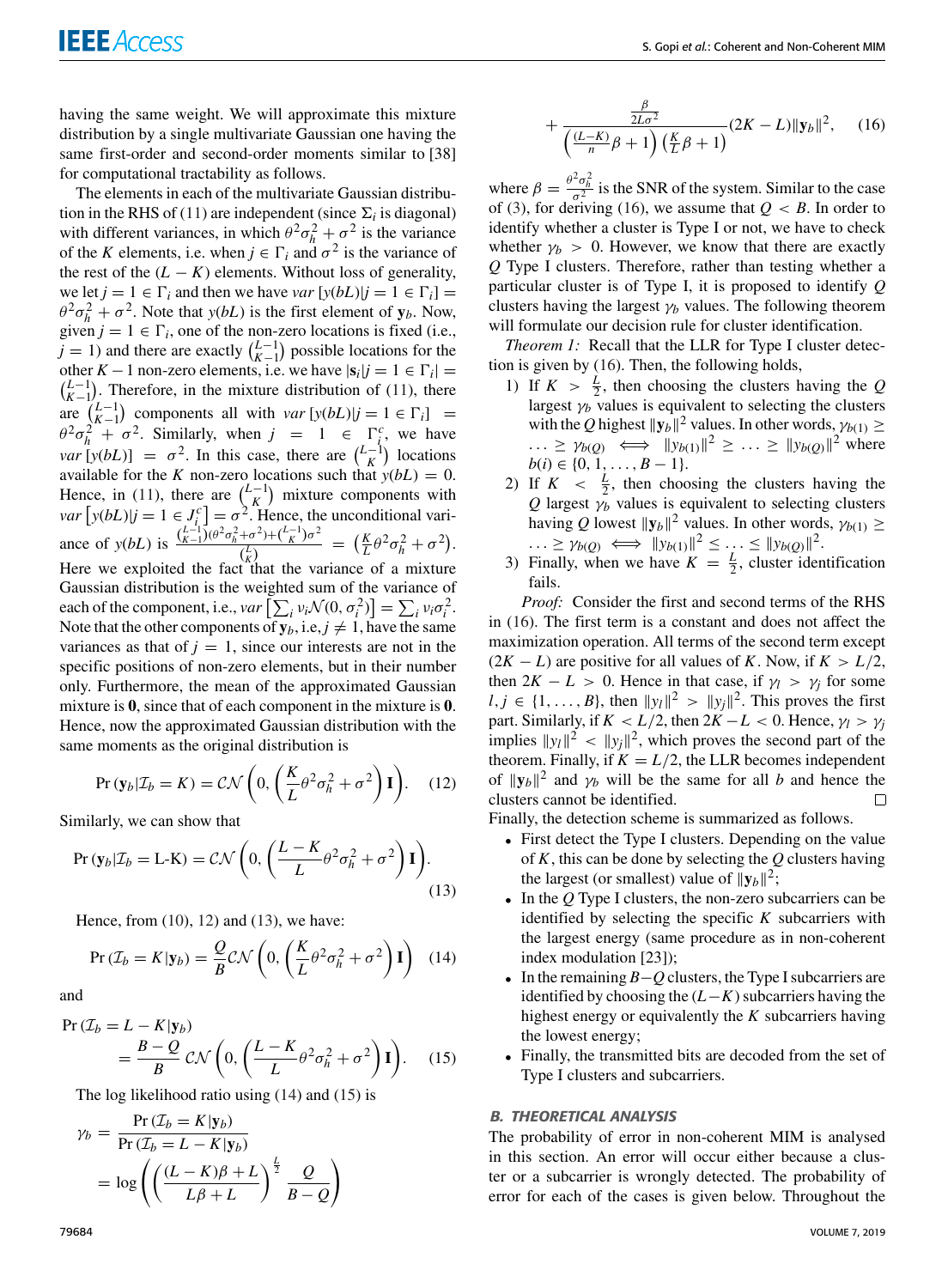## **IEEE** Access

 $\Box$ 

 $\Box$ 

analysis, we assume that  $K > L/2$ . The analysis is similar for  $K < L/2$ .

#### 1) PROBABILITY OF CLUSTER ERROR (P<sub>CE</sub>)

First the probability of cluster error is found. From Theorem 1, we have two cases for cluster identification. For the case  $K > L/2$ , we select Q clusters having the highest  $||\mathbf{y}_b||^2$ values. Let  $\Lambda$  be the set of correct Q clusters and  $\Lambda^c$  represent its complementary set. There will be no cluster errors, if

$$
\min_{b \in \Lambda} \|\mathbf{y}_b\|^2 > \max_{b \in \Lambda^c} \|\mathbf{y}_b\|^2. \tag{17}
$$

Note that  $\Lambda \subset \{0, 1, \ldots, B-1\}$  and  $\Lambda^c \subset \{0, 1, \ldots, B-1\}$ with  $|\Lambda| = Q$  and  $|\Lambda^c| = B - Q$ , are the set of clusters ({*b*}) with  $\mathcal{I}_b = K$  and  $\mathcal{I}_b = L - K$ , respectively. Hence, the distribution of  $y_b$ , when  $b \in \Lambda$  is Pr $[y_b | \mathcal{I}_b = K]$ which is given by (12), while the distribution of  $y_b$  when  $b \in \Lambda^c$  is Pr [**y**<sub>*b*</sub>| $\mathcal{I}_b = L$ -K] which is given by (13). We have to determine the distributions  $Pr [||y_b||^2 | \mathcal{I}_b = K]$ and  $Pr\left[\|\mathbf{y}_b\|^2 | \mathcal{I}_b = L-K\right]$  to estimate the probability of cluster error, which is accomplished as follows.

Note that  $\|\mathbf{y}_b\|^2 = \mathbf{y}_b^H \mathbf{y}_b = \|y(bL)\|^2 + \|y(bL+1)\|^2 +$  $\dots$  +  $\|y((b + 1)L - 1)\|^2$ , in which the distribution of each of the terms  $y(bL)$ ,  $y(bL + 1)$ , ...,  $y((b + 1)L - 1)$  for  $\mathcal{I}_b = K$  is  $\mathcal{CN}(0, \frac{k}{L}\theta^2\sigma_h^2 + \sigma^2)$ . Hence, the corresponding norm squares, i.e.,  $||y(bL)||^2$ ,  $||y(bL + 1)||^2$ , ...,  $||y((b +$ 1)*L* − 1) $\parallel$ <sup>2</sup> for  $\mathcal{I}_b = K$  are distributed as *exp* ( $\lambda_1$ ), which is the exponential distribution, where  $\frac{1}{\lambda_1} = \frac{K}{L} \theta^2 \sigma_h^2 + \sigma^2$ and  $\|\mathbf{y}_b\|^2$  is the sum of *L* identically distributed exponential random variables, which follows the Erlang distribution, i.e. we have  $Pr (||y_b||^2 | \mathcal{I}_b = K) \sim Erlang(L, \lambda_1)$ . Simi- $\text{larly, } \Pr\left(\|\mathbf{y}_b\|^2|\mathcal{I}_b = \text{L-K}\right) \sim \text{Erlang}(L, \lambda_2) \text{ with } \frac{1}{\lambda_2} =$  $\frac{L-K}{L}\theta^2\sigma_h^2 + \sigma^2$ .

Let  $U = \{u_1, u_2, \dots, u_Q\}$  be the set of  $||y_b||^2$  for  $b \in \Lambda$ and  $V = \{v_1, v_2, \dots, v_{B-Q}\}\$  be the set of  $||y_b||^2$  for  $b \in \Lambda^c$ . Now there will be no errors, if  $u_i > v_j$ ,  $\forall i \in \{1, ..., Q\}, j \in$  $\{1, \ldots, B - Q\}$ . Hence, the probability that there will be no cluster error (*Pcc*) is given by

$$
P_{\text{cc}} = \bigcap_{j=1}^{B-Q} \bigcap_{i=1}^{Q} \Pr(v_j < u_i),
$$
\n
$$
= p^{Q(B-Q)}, \tag{18}
$$

where  $p = Pr(v_i < u_i)$  and (18) holds due to the independence of the  $u_i$ s and  $v_i$ s. Note that the probability of (17) becoming true is the same as that of (18). Lemma 3 will give the value of *p*.

*Lemma 3:* When  $u_i \sim$  *Erlang*(*L*,  $\lambda_1$ ) and  $v_i \sim$ *Erlang*(*L*,  $\lambda_1$ ), the probability  $Pr(v_i < u_i)$  is

$$
p = \mathcal{I}_{\frac{\lambda}{1+\lambda}}(L, L) \tag{19}
$$

with the regularized Incomplete Beta function defined as [39]

$$
\mathcal{I}_z(u,v) = \frac{\mathcal{B}(z; u, v)}{\mathcal{B}(u, v)}
$$

$$
= \frac{1}{\mathcal{B}(u,v)} \int_0^z t^{u-1} (1-t)^{v-1} dt, \qquad (20)
$$

where  $B(u, v) = B(1; u, v)$  is the complete Beta function. In (19), we have  $\lambda = \frac{\lambda_2}{\lambda_1} = \frac{\frac{K}{L-K}\beta + 1}{\frac{L-K}{L-K}\beta + 1}$ , with  $\beta = \frac{\theta^2 \sigma_h^2}{\sigma^2}$ 

*Proof:* See Appendix B for proof.

*Theorem 2:* The probability of cluster error  $(P_{ce})$  for non-coherent MIM is

$$
P_{\rm ce} = 1 - \mathcal{I}_{\frac{\lambda}{1+\lambda}}(L, L)^{Q(B-Q)}.
$$
 (21)

*Proof:* The probability of cluster error is

$$
P_{\rm ce} = 1 - P_{\rm cc} = 1 - p^{Q(B-Q)}.
$$
 (22)

When *p* in (19) is substituted into (22), we arrive at (21).  $\Box$ 

*Lemma 4:* The probability of cluster error in (21) can be upper bounded as

$$
P_{\rm ce} \le 1 - \left(1 - \frac{\lambda^L}{L\mathcal{B}(L, L)(\lambda - 1)(\lambda + 1)^{2L - 1}}\right)^{\mathcal{Q}(B - \mathcal{Q})}.
$$
\n(23)

*Proof:* See Appendix C for proof.

It may be noted that (21) and (23) are derived for the case of  $K > L/2$ . It can be shown in a similar way that both the equations remain valid for the case of  $K < L/2$ , except that in this case  $\lambda = \frac{\lambda_1}{\lambda_2}$ .

#### 2) PROBABILITY OF INDEX ERROR (*P*ie)

In this section, we will analyse the probability of subcarrier index error. An index error may occur either in a correctly or in a wrongly detected cluster. Firstly, the index error in a correctly detected cluster is found as follows.

In non-coherent MIM, there are two types of clusters. In the first type of clusters, there are *K* non-zero subcarriers, while in the second type of clusters, the number of non-zero subcarriers is  $(L - K)$ . It has been shown in [23, (13)] that the probability of index error for the case of non-coherent OFDM-IM modulation is

$$
P_{\text{ie}}^{(1)} = 1 - \frac{K}{\sigma_1^2} \int_0^\infty \left(1 - e^{-\frac{x}{\sigma_0^2}}\right)^{L-K} e^{-\frac{Kx}{\sigma_1^2}} dx, \quad (24)
$$

where  $\sigma_1 = \frac{\theta^2 \sigma_h^2 + \sigma^2}{\theta^2}$  and  $\sigma_0 = \frac{\sigma^2}{\theta^2}$  in our case. In [23], (24) has been simplified in terms of a binomial expression. By contrast, we evaluate (24) using the Beta function as follows.

*Lemma 5:* The probability of index error in (24) is

$$
P_{\text{ie}}^{(1)} = 1 - \frac{K}{\beta + 1} \mathcal{B} \left( L - K + 1, \frac{K}{\beta + 1} \right), \qquad (25)
$$

where  $\beta = \frac{\theta^2 \sigma_h^2}{g^2}$  and  $\mathcal{B}(x, y)$  is the Beta function. *Proof:* See Appendix D for proof.

 $\Box$ The same expression can be used in *Q* Type I clusters. In the remaining  $(B - Q)$  Type II clusters, the expression can be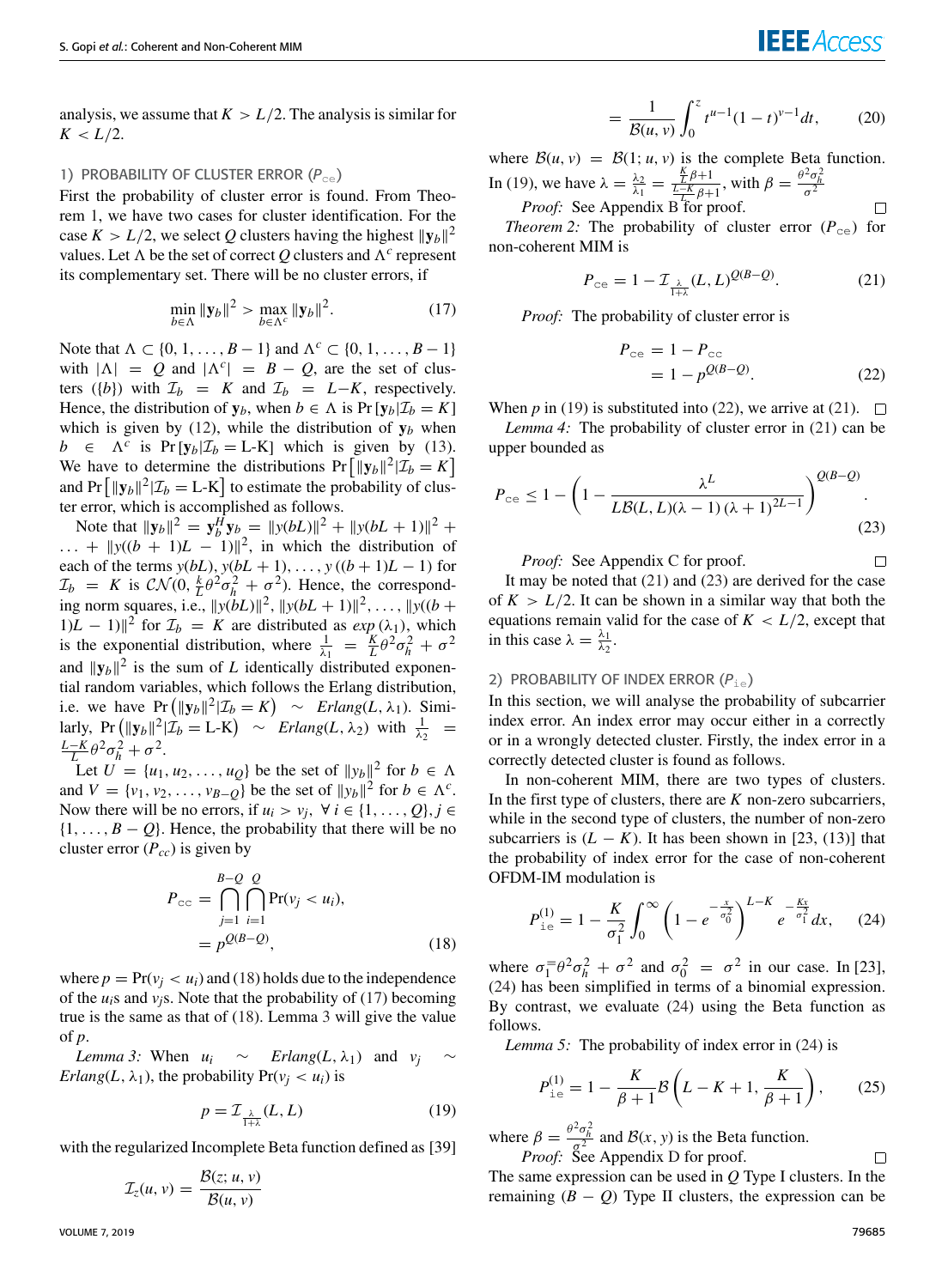obtained by replacing *K* in (25) with  $L - K$ , since the number of non-zero elements is  $L - K$ , leading to

$$
P_{\text{ie}}^{(2)} = 1 - \frac{L - K}{\beta + 1} \mathcal{B}\left(K + 1, \frac{L - K}{\beta + 1}\right). \tag{26}
$$

Now, we can find the probability of index error, when a cluster is wrongly selected or missed. Let us assume that  $K > L/2$ . Hence, if a Type I cluster is erroneously identified as a Type II cluster, i.e. when a Type I cluster is missed, only (*L*−*K*) active subcarriers will be identified instead of the total of *K* active subcarriers. Similarly, when we have  $K < L/2$ ,  $(2K - L)$ subcarriers will be additionally identified and hence they will be in error. Therefore the index error probability in both these cases is 1. Hence, the unconditional probability of index error is

$$
P_{\text{ie}} = \Pr(\text{Index Error}|\text{Cluster Error})P_{\text{ce}} + \Pr(\text{Index Error}|\text{No Cluster Error}) (1 - P_{\text{ce}}) = P_{\text{ce}} + (1 - P_{\text{ce}}) (P_{\text{ie}}^{(1)} \Pr(\text{Type I Cluster}) + P_{\text{ie}}^{(2)} \Pr(\text{Type II Cluster}) \Big)
$$

$$
= P_{\text{ce}} + (1 - P_{\text{ce}}) \left( \frac{Q}{B} P_{\text{ie}}^{(1)} + \frac{B - Q}{B} P_{\text{ie}}^{(2)} \right). \tag{27}
$$

#### C. EFFECT OF PARAMETERS ON THE PERFORMANCE

The pair of parameters to be determined for non-coherent MIM schemes are the number of Type I clusters, i.e. *Q* and the number of active subcarriers  $K$ . Both these parameters have an effect on the throughput and on the error probability, as detailed below.

#### 1) NUMBER OF TYPE I CLUSTERS (*Q*)

The number of Type I clusters affects the probability of cluster error in (21). Differentiating (21) with respect to *Q*, we will get,

$$
\frac{\partial P_{\rm ce}}{\partial Q} = -\mathcal{I}_{\frac{\lambda}{1+\lambda}}(L, L)^{Q(B-Q)} \log \left( \mathcal{I}_{\frac{\lambda}{1+\lambda}}(L, L) \right) (B - 2Q). \tag{28}
$$

Note that in (28),  $\log \left( \mathcal{I}_{\frac{\lambda}{1+\lambda}}(L, L) \right) \leq 0$ . Hence, the derivative in (28) is positive for  $Q < B/2$  and negative otherwise. Therefore, the probability of cluster error is maximum at  $Q = B/2$  and it decreases on both side. On the other hand, the contribution of the number of Type I clusters towards the throughput is  $\log_2 \left(\frac{B}{Q}\right)$  $\begin{bmatrix} B \\ Q \end{bmatrix}$ , which is maximum for  $Q = B/2$ .

#### 2) NUMBER OF ACTIVE SUBCARRIERS (*K*)

The value of *K* affects both the probability of cluster errors and the probability of index errors. It can be deduced from (14) and (15) that when  $K = L/2$ , the probability distributions of Type I (i.e. cluster with *K* active subcarriers) and Type II (i.e., clusters with  $L - K$  active subcarriers) will become identical. Hence, it becomes impossible to distinguish the Type I and Type II clusters. As a result, the probability of cluster error will be maximum at  $K = L/2$ . When K

moves away from  $L/2$  on both side, the two distributions will become separate and therefore, the probability of cluster error will be reduced. This can also be seen by differentiating (21) as,

$$
\frac{\partial P_{\rm ce}}{\partial K} = -Q(B - Q)\mathcal{I}_{\frac{\lambda}{1+\lambda}}(L, L)^{Q(B-Q)-1} \frac{\partial}{\partial K} \mathcal{I}_{\frac{\lambda}{1+\lambda}}(L, L)
$$

$$
= -Q(B - Q)L \mathcal{I}_{\frac{\lambda}{1+\lambda}}(L, L)^{Q(B-Q)-1} \left(\frac{\frac{K}{L}\beta + 1}{\beta + 1}\right)^L
$$

$$
\leq 0.
$$
(29)

Since (29) is derived for  $K > L/2$ , the probability of cluster error decreases, as *K* increases to *L*. Similarly, for *K* <  $L/2$ , it can be shown that  $P_{ce}$  decreases, as *K* decreases to 0.

Let us now consider the probability of index error. Recall that there are *K* and  $(L - K)$  active subcarriers in Type I and Type II clusters. Hence, if a Type I cluster is identified as a Type II cluster or vice-versa, at least  $|(L - 2K)|$  subcarriers will be in error. Hence, it can be concluded that index error probability is also maximum at  $K = L/2$  and it decreases, when *K* tends to zero or *L*. This is evident in Fig. 10 of Section V.

Therefore, it can be concluded that the probability of both types of error will be at its minimum, if *K* tends to zero or *L*. However, the number of bits transmitted by subcarrier index selection is  $B \Big| \log_2 \left(\frac{L}{K}\right)$  $\binom{L}{K}$ , which is maximum for  $K = L/2$ . Therefore, similar to the case of *Q*, we have to strike a BER vs. throughput trade-off by appropriately choosing *K*. Hence, it is recommended to keep the value of *K* between *L*/4 and *L*/2.

#### **V. SIMULATION RESULTS**

First we demonstrate the advantages of our MIM philosophy. Subsequently, the comparative study of our coherent and non-coherent schemes is provided and the simulation results are compared to the analytical results.

#### A. ADVANTAGES OF THE MULTI LAYER FRAMEWORK

To demonstrate the benefits of the multilayer framework, consider an OFDM-IM system having  $N = 512$  subcarriers. These subcarriers can be distributed in many different ways to construct the clusters. Let us consider two such configurations; the first configuration uses  $B = 16$  clusters each having  $L = 32$  subcarriers and the second one  $B = 64$  clusters having  $L = 8$  subcarriers. Let us assume that half of the subcarriers are used for transmitting QAM/PSK symbols, i.e.  $K = L/2$ . The throughputs of an OFDM-IM system having these configurations for 16*QAM* schemes are 2.74 bits/s/Hz and 2.59 bits/s/Hz, respectively. Hence, it can be seen that for better throughput, clusters with more subcarriers are preferred. Let us now consider the following schemes.

- 1) *S*1 OFDM-IM with  $L = 32$ ,  $B = 16$  and  $K = 16$ .
- 2) *S*2 MIM associated with  $L = 32, B = 16, K = 16$ and  $Q = 8$ .
- 3) *S*3 DMIM with the same configuration as that of *S*2. We used  $16QAM$  with  $0^0$  and  $45^0$  phase rotations as the two modulations.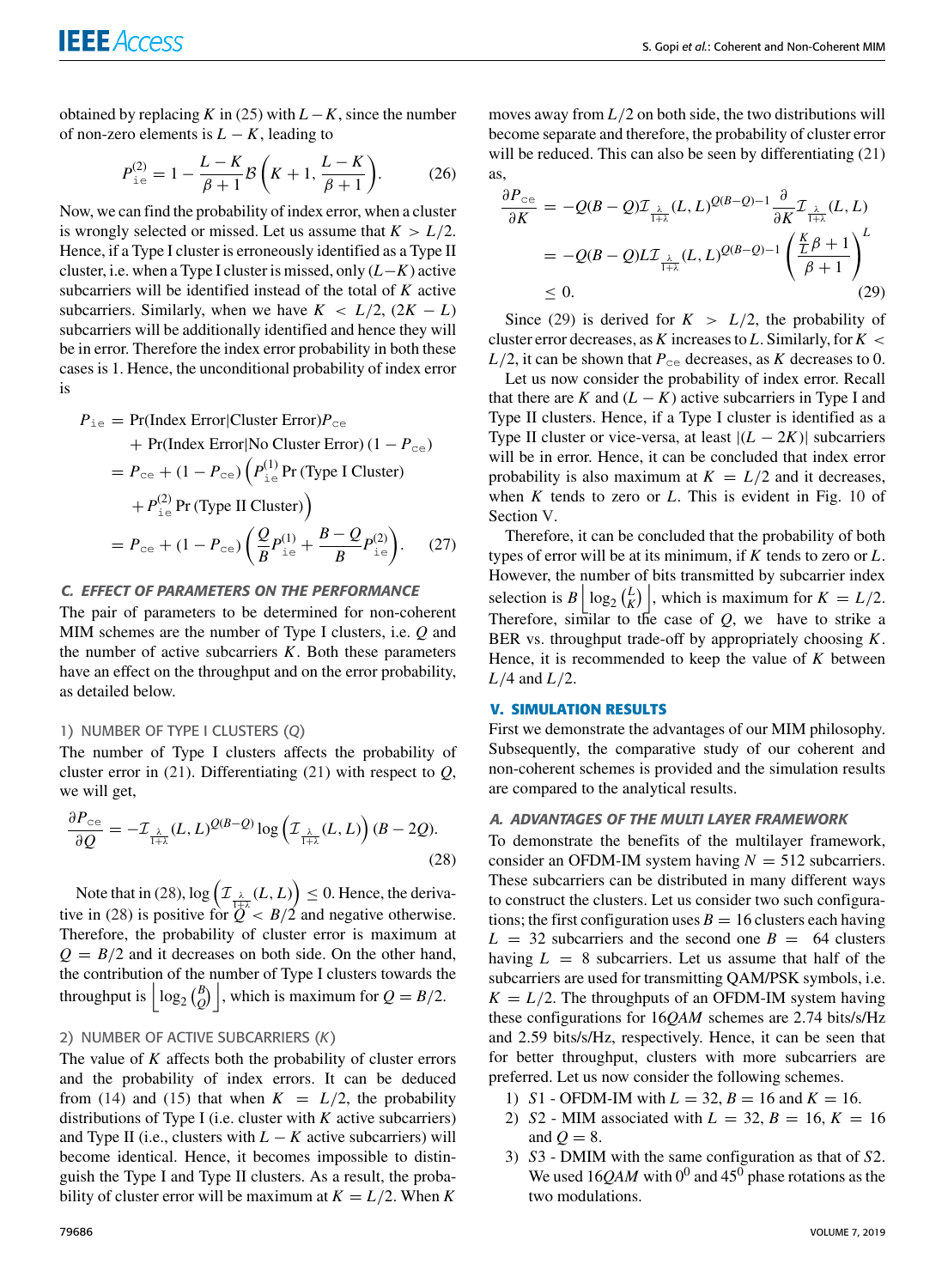# **IEEE** Access

#### **TABLE 1.** Comparison of various schemes.

| Scheme  | S1    | $^{\rm S2}$ | S3    | S4    | 55.   |
|---------|-------|-------------|-------|-------|-------|
| ТP      | 2.81  | 1.43        | 2.84  | .44   |       |
| $E_{h}$ | 0.172 | 0.169       | 0.170 | 0.168 | 0.175 |
| $SNR_2$ | 29    |             | 29    | ىت    | د ک   |

- 4) *S*4 MIM with two layers. In this scheme, 512 subcarriers are split into 8 clusters each having 64 subcarriers. These 8 clusters as super-clusters. Each of these super-clusters are further divided into 8 clusters, each having 8 subcarriers. In this scheme, the incoming bit sequences are split into four sets. The first set is used to select 4 out of 8 super-clusters and in the resultant 4 super-clusters, we used 16*QAM* with 0<sup>0</sup> phase rotation, while in the other 4 clusters, we used 16*QAM* with  $45<sup>0</sup>$  phase rotation. In each of the super-clusters, MIM associated with  $B = 8$ ,  $K = 4$  and  $Q = 4$  is used.
- 5) *S*5 DMIM version of *S*4. Note that in this scheme, we have used four different modulations schemes, i.e.  $16QAM$  with  $0^0$ ,  $30^0$ ,  $60^0$  and  $90^0$  phase rotations.

The above schemes were investigated in a dispersive Rayleigh fading channel having 10 channel taps, which were generated by sampling from  $CN(0, 1/10)$ . This represents a dispersive channel, where the energy is distributed across all 10 taps equally. It is assumed that perfect knowledge of the CSI is available at the receiver. The Bit Error Rate (BER) is plotted against  $E_b/N_0$  in Fig. 3. Here, we have  $E_b/N_0 = \frac{m_A E}{m \sigma^2}$  $\frac{m_A E}{m \sigma^2}$ , where  $m_A$  is the actual number of active subcarriers in an OFDM frame, *E* is the average symbol energy, which is unity, *m* is the number of bits transmitted in an OFDM frame and  $\sigma^2$  is the noise variance, which is varied to simulate different SNRs. The BER performance is better for schemes having more layers (i.e. *S*4 and *S*5), compared to the other schemes. TABLE 1 compares the various schemes in terms of TP,  $E_b$  and  $SNR_2$ , which is the SNR in dB required to achieve a BER close to 0.002. It can be seen from TABLE 1 that there is not much change in the throughput or  $E_b$  for the multilayer structure, when compared to the corresponding single layer version. For example, for the DMIM schemes (*S*3 and *S*5), there is a marginal reduction in throughput for *S*5 and consequently a slight increase in the energy per bit compared to *S*3. However, there is more than 4 *dB* SNR gain for *S*5 over *S*3 at all BERs. The reduction in BER for a multilayer architecture can be explained as follows.

For an OFDM-IM system, the information is embedded also in the selection of message-bearing subcarriers. In this case, the misidentification of a subcarrier contributes to the BER. If we opt for a multilayer architecture, additional information is mapped to the selection of clusters. The probability of cluster error is lower than the index error probability, since more than one subcarrier indices have to be selected erroneously for a cluster to be in error. As the number of layers increases, the information carried by the cluster selection increases and the number of information-bearing subcarrier



FIGURE 3. BER vs.  $E_b/N_0$  performance of systems S1, S2, S3, S4 and S5.

indices reduces. For example, in the current simulation set up, there are 32 subcarriers in a cluster for schemes *S*2 and *S*3, which reduces to 8 when we introduce an additional layer (schemes *S*4 and *S*5). Hence, the number of possible index selection combinations reduces from  $\binom{32}{16}$  $^{32}_{16}$ )  $\approx$  6 × 10<sup>8</sup> to  $\binom{8}{4}$  $_{4}^{8}$ ) = 70 in the case of *S*4 and *S*5. This also reduces the probability of index error. Hence, the overall BER performance is improved, when the multilayer framework is introduced. On the other hand, if the number of subcarriers in a cluster is reduced in OFDM-IM, the throughput is reduced.

A second advantage of the multi layer framework is the reduction of complexity of encoding and decoding of index modulation. For example, for the simulation problem, for a cluster selecting 16 out of 32 active subcarriers, we have to select a subcarrier activation pattern from  $\binom{32}{16}$  $^{32}_{16}$   $\approx$  6  $\times$  $10<sup>8</sup>$  possible combinations. In this case, using a look up table based method becomes infeasible, and we have to opt for the combinatoric approach of [6]. On the other hand, there are only 64 combinations for schemes *S*4 and *S*5, which can be readily implemented using the look up table approach. However, it may be noted that when the number of layers increases, we have to carry out the detection in each of the additional layer, which calls for computing the LLR values in those layers. This will result in a modest increase in the computational complexity.

Therefore, in our multilayer framework, we have 1) Better BER performance without sacrificing the throughput and 2) Reduced encoding and decoding complexity. The next subsections provide the performance comparisons of various schemes. We restrict our simulations of the multilayer framework to a single additional layer.

#### B. PERFORMANCE EVALUATION OF COHERENT SYSTEMS

An OFDM-IM system with the parameters in TABLE 2 is considered for our simulations. We have used 16*QAM* for (MIM and CSMIM) and a combination of 16*QAM* with  $0^0$  and  $45^0$  phase rotated scheme for DMIM.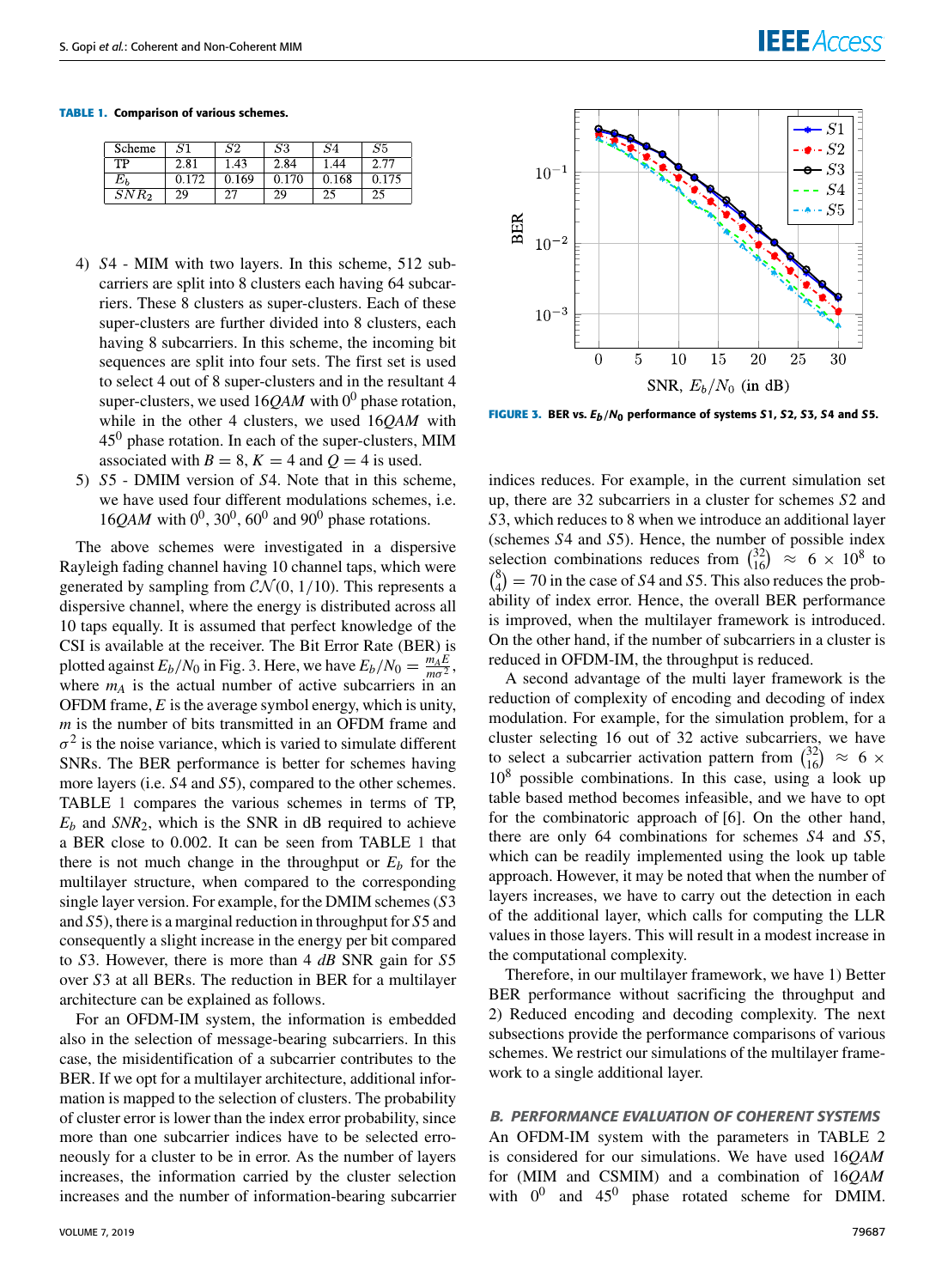#### **TABLE 2.** Simulation parameters.

| Parameter                              | Value |
|----------------------------------------|-------|
| FFT length                             | 128   |
| Cyclic prefix length $N_{CP}$          | 16    |
| No of clusters $B$                     | Ջ     |
| No of subcarriers in a cluster $L$     | 16    |
| No of active subcarriers $K$           |       |
| $\overline{No}$ of active clusters $Q$ |       |

**TABLE 3.** Comparison of various coherent schemes (with perfect CSI).

| Scheme  | <b>OFDM</b> | M     | MІМ   | <b>DMIM</b> | <b>CSMIM</b> |
|---------|-------------|-------|-------|-------------|--------------|
| TP      | 1.78        | 1.44  | 0.76  | 1.49        | 1.38         |
|         | 0.250       | 0.154 | 0.146 | 0.149       | 0.075        |
| $SNR_2$ | 24          |       |       | 30          | 29           |



**FIGURE 4.** BER vs.  $E_b/N_0$  - Coherent systems (with perfect CSI).

The channel used is the same as that of Section V-A. It is assumed that perfect knowledge of the CSI is available at the receiver. The results are shown for 1) OFDM system having similar data rate (with 32 subcarriers), 2) OFDM-IM, 3) MIM 4) DMIM and 5) CSMIM with half the number of TD samples (i.e 64 TD samples). We have also simulated the performance in the face of channel estimation errors. This was emulated by adding noise having a variance of  $\sigma^2$  (variance of AWGN noise) to the true channel coefficients. This is because typically channel estimation is carried out using the classic least square approach and this leads to channel estimates that are near-Gaussian distributed with  $\hat{h}_T \sim \mathcal{CN}(h_T, \sigma_{h_T}^2)$ , where  $\sigma_{h_T}^2$  depends on the variance of the underlying noise in the system and on the number of observations available for channel estimation [40].

The BER is plotted against  $E_b/N_0$  in Fig. 4 for the scenario, when perfect CSI is available, while TABLE 3 shows the comparison of various coherent schemes in terms of TP, *E<sup>b</sup>* and *SNR*2. OFDM gives the best performance in terms of both BER and throughput. The BER of MIM is better than OFDM-IM, while that of DMIM and CSMIM is high as expected. The throughput of DMIM is higher than that of OFDM-IM and lower than than that of OFDM, while that of CSMIM is lower than that of OFDM-IM. However, when



FIGURE 5. BER vs.  $E_b/N_0$  - Coherent systems (with CSI error).

*E<sup>b</sup>* is compared, it is best for CSMIM and worse for OFDM. This means that the best BER of OFDM is attained at the cost of its high energy requirement. The poor performance of CSMIM is due to the active subcarriers sparsity of our example. The number of non-zero subcarriers in the system is 16 out of 128, which have to be recovered from 64 TD samples. All the three proposed schemes outperform both OFDM and OFDM-IM in terms of their energy efficiency. Fig. 5 shows the BER performance of these schemes in the face of CSI errors. It can be seen that in the presence of CSI errors, the performance of OFDM is degraded. In this case, OFDM-IM and MIM give the best performance. This is because, in conventional OFDM, the information is only contained in the classic modulated symbols (e.g. QAM16), which have higher probability of getting corrupted in the face of CSI errors, since there are 16 legitimate symbols. By contrast, in OFDM-IM and MIM, part of the information bits are embedded in the selection of sub-carriers, where there are only two options (either the sub-carrier is loaded with a classic symbol or not) and hence there is a lower probability of erroneous decisions, for example owing to CSI errors.

#### C. PERFORMANCE EVALUATION OF NON-COHERENT **SYSTEMS**

The performance of our non-coherent IM system has been studied in the following three channel models.

- *C*1 A highly frequency selective channel, in which the FD channel coefficients are uncorrelated and have unit variance, i.e.  $h \sim (0, I)$ . This channel is selected for comparing our theoretical analysis to the simulation results.
- *C*2 10-tap dispersive Rayleigh fading channel, where the taps were generated by sampling from  $CN(0, 1/10)$ . This will make the variance of the channel coefficient in FD unity, i.e.  $\sigma_h^2 = 1$ . This channel is exactly the same as that used in our coherent system simulations.
- *C*3 A flat fading channel.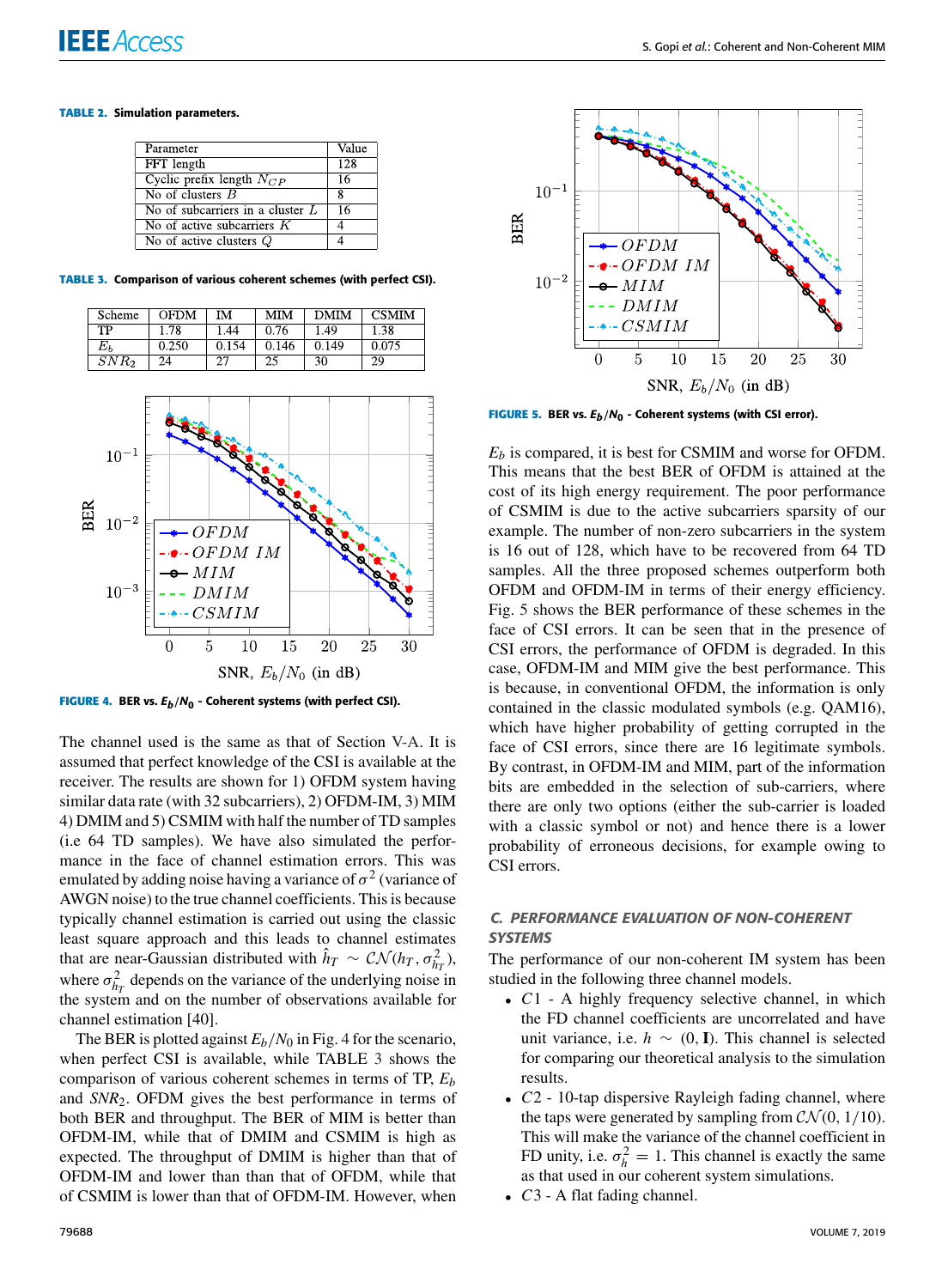

FIGURE 6. BER vs.  $E_b/N_0$  - Non-coherent systems.

**TABLE 4.** Comparison of the non-coherent schemes.

| Scheme           | IM-NC | MIM-NC |
|------------------|-------|--------|
| TP               | 0.50  | 0.53   |
| Eъ               | 0.33  | 0.58   |
| SNR <sub>2</sub> | -77   |        |

Similar to coherent system simulations, we used an OFDM system of 128 subcarriers, which are split into 8 clusters each having 16 subcarriers. In this case, no PSK/QAM scheme is used and no CSI is required for detection. We kept  $K = 3$ ,  $Q = 2$  and  $\theta = 1$  for our simulations. Fig. 6 shows the BER plotted against  $E_b/N_0$  for both the channel models, where  $E_b = \frac{(KQ + (L - K)(B - Q))\sigma_h^2}{(B_0 + (L - K)(B - Q))\sigma_h^2}$  $\frac{(\mathbf{R} \mathbf{Z} + (\mathbf{Z} - \mathbf{R})\mathbf{B} - \mathbf{Q})\mathbf{D}_h}{[\log_2((\frac{\mathbf{R}}{\mathbf{R}}))] + B[\log_2((\frac{\mathbf{R}}{\mathbf{R}}))] }$  is the energy per bit. The comparison of the two non-coherent schemes in terms of TP,  $E_b$  and  $SNR_2$  (for channel  $C_2$ ) is given in TABLE 4. It can be seen that the proposed MIM-NC scheme provides better throughput and BER than IM-NC, albeit at the cost of

a high  $E_b$ . The performance of our proposed scheme improves substantially when the channel changes from a highly frequency selective channel  $(C1)$  to a flat fading channel  $(C3)$ . This is because in MIM part of the message bits are embedded into clusters by dividing them into two groups, viz. Type I and Type II. The cluster error probability  $(P_{ce})$  increases, when the channel changes from flat to frequency selective. The increase in  $P_{\text{ce}}$  can be explained as follows. In an OFDM frame, the Type I clusters are identified by selecting *Q* clusters having either maximum or minimum energy (Refer Theorem 1) and this maximum or minimum remains the same for a flat fading channel, since the FD channel coefficients (*h*(*n*)) remain the same across all sub-carriers. When the channel starts behaving as frequency selective, *h*(*n*) starts changing slowly and this can affect the maximum or minimum. Hence, for a channel like *C*1, there is a high probability that the clusters having maximum or minimum energy are wrongly identified. The error in cluster identification will cause the



**FIGURE 7. IER/CLER vs.**  $E_b/N_0$ **.** 



FIGURE 8.  $P_{\text{ce}}$  vs.  $E_b/N_0$ . The upper bound is based on (23), while the theory on (21).

message bits embedded in the clusters and in the sub-carriers of the wrongly selected clusters become erroneous and will result in high BER. For OFDM IM, there are no bits embedded in the clusters and its performance is almost the same across all channels. Therefore, the advantage of MIM over OFDM IM will decrease, as the channel variation increases.

Fig. 7 shows the Index Error Rate (IER) and Cluster Error Rate (CLER), which are defined as the number of indices in error normalized by the total number of indices and the number of clusters in error to the total number of clusters, respectively. It can be seen that the CLER is much lower than the IER. This essentially brings about the advantage of the multi layer architecture detailed in Section V-A. Explicitly, if the bits are mapped in a cluster, rather than to a subcarrier, the BER will be improved.

Fig. 8 shows the cluster error probability, i.e. probability that there is at least a cluster is in error in a OFDM frame. Note that this is different from the CLER. Fig. 8 shows  $P_{\text{ce}}$ obtained through simulations, theoretical analysis (21) and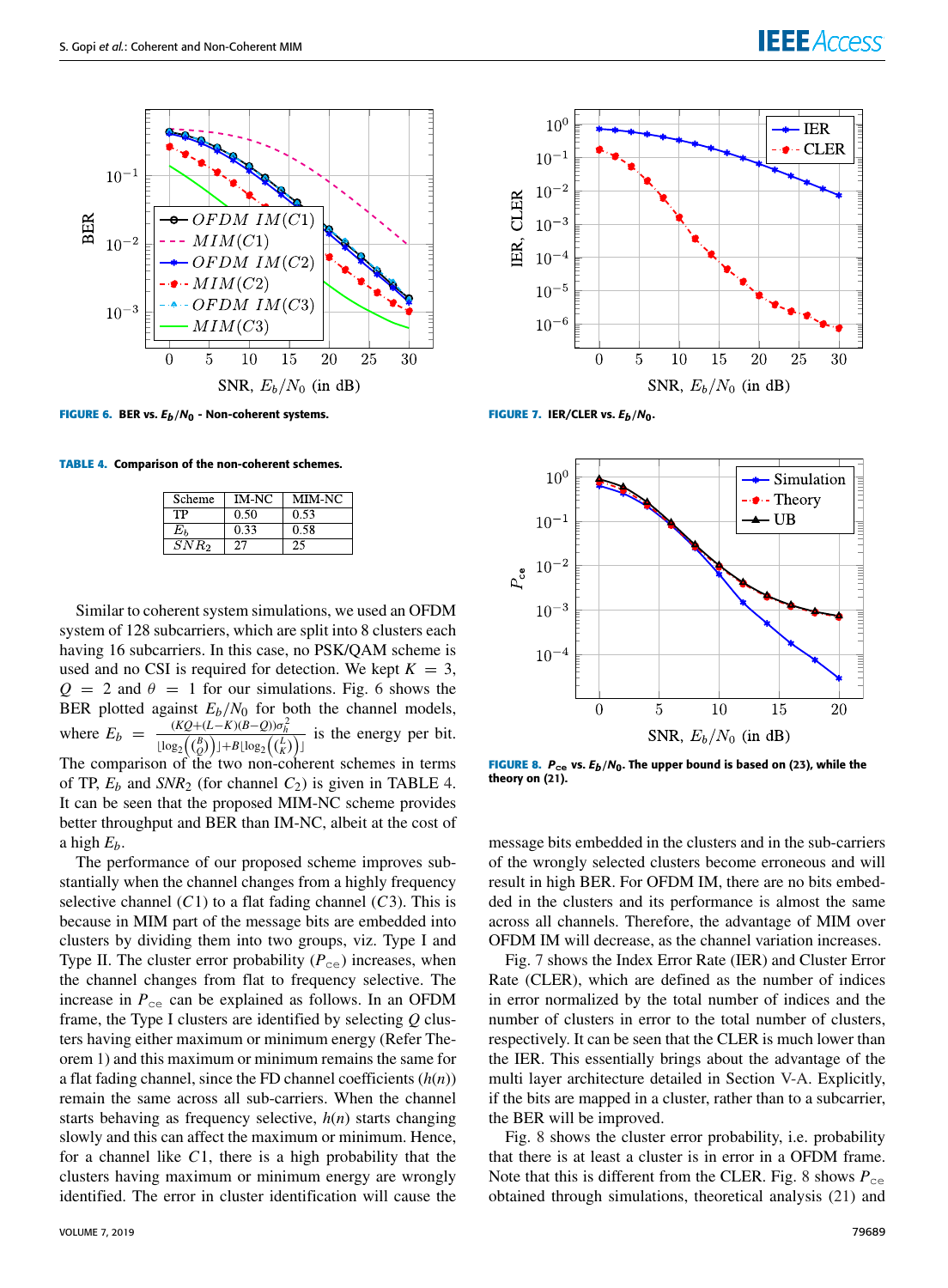



**FIGURE 9.**  $P_{\text{ie}}$  vs.  $E_b/N_0$ .



**FIGURE 10.** Effect of the number of active subcarriers and clusters.

its upper bound (23). The figure shows close match between the simulation results and the theoretical values of  $P_{ce}$  at low SNRs. At high SNRs, a gap can be seen between the simulation results and the theoretical values. However, it should be noted that at these SNR values, the probability of cluster error is lower than  $10^{-3}$ , where the disparity is due to the approximation of a Gaussian mixture by a single Gaussian distribution. However, it should be noted that the upper bound derived for  $P_{\text{ce}}$  is tight. Note that the theoretical cluster probability error flattens out as the SNR increases. This is because the parameter  $\lambda = \frac{\frac{K}{L} \beta + 1}{\frac{L-K}{L} \beta + 1}$  in the expression of  $P_{\text{ce}}$ (21) approaches  $\frac{K}{L-K}$ , when the SNR increases. Similarly, Fig. 9 shows the probability of index error  $(P_{1e})$ , i.e. the probability that at least one subcarrier index is in error in an OFDM frame. In this case, the theoretical value closely follows the simulation results.

Fig. 10 shows effect of parameters on the performance, which is discussed in Section IV-C. Explicitly, the figure shows the cluster error probability and index error probability vs. the number of active subcarriers  $(K)$  and the number

of Type I clusters  $(Q)$ . It can be seen that  $P_{\text{ce}}$  reaches its maximum for  $K = L/2$  and hence naturally decreases on both sides. Similarly,  $P_{\text{ie}}$  is also maximum for the same value of *K*. Fig. 10 also shows the dependence of  $P_{ce}$  on *Q*, where  $P_{\text{ce}}$  is maximum at  $Q = B/2$  and it decreases on both sides. Since  $P_{i\text{e}}$  does not directly depend on  $Q$ , it is not shown. The results of Fig. 10 are congruent with the discussions of Section IV-C.

It can be seen from TABLE 3 that MIM offers better *E<sup>b</sup>* and BER performance than OFDM-IM, however at a lower throughput. By contrast, DMIM has a better throughput and *Eb*. CSMIM is highly energy efficient and its performance will be improved if the number of active subcarriers is low, which will effectively reduce the throughput. Finally, observe from TABLE 1 that if the number of layers is increased, the BER performance is improved, but there will be a marginal reduction in the throughput and *Eb*. Hence, it can be concluded from TABLE 1, 3 and 4 that the proposed multilayer architecture is capable of flexibly controlling the throughput,  $E_b$  and BER.

#### **VI. CONCLUSION**

We proposed a multilayer framework of coherent OFDM-IM to convert a long OFDM frame into multilevel clusters. This multilayer index modulation provides an additional set of parameters, i.e. the number of active clusters in each layer, which can be controlled to strike a trade off between the BER performance, throughput and energy efficiency. As the number of layers increases, more bits are embedded in the clusters and hence we achieve a lower BER, albeit at the cost of some minor reduction in the throughput and energy efficiency. The multilayer framework is generic in nature, hence it may be applied to many of the IM schemes available in the literature.

We also proposed two variants for the MIM, viz. DMIM and CSMIM to improve the throughput of coherent IM. We established the advantages of the proposed architecture through simulations. The idea has also been successfully extended to the case of non-coherent IM, which provides an improved BER and throughput, although at the cost of high *Eb*. The advantage of MIM-NC over non-coherent IM schemes increases, when the frequency selectivity of the channel reduces. The detectors of the proposed schemes have also been derived and studied by simulations. Furthermore, the probability of error was quantified for our non-coherent system and validated by simulations.

#### **APPENDIX A DERIVATION OF THE LLR FOR ACTIVE CLUSTER DETECTION**

Let M be the set of PSK/QAM constellation symbols and  $\mathbf{y}_b$  denote the received data vector in the  $b^{th}$  cluster, i.e.,  $\mathbf{y}_b =$  $[y(bL), y(bL + 1), \ldots, y((b + 1)L - 1)]^T$ . Let  $b = 1$  and  $b = 1$ 0 indicate whether the  $b<sup>th</sup>$  cluster is active or not, respectively.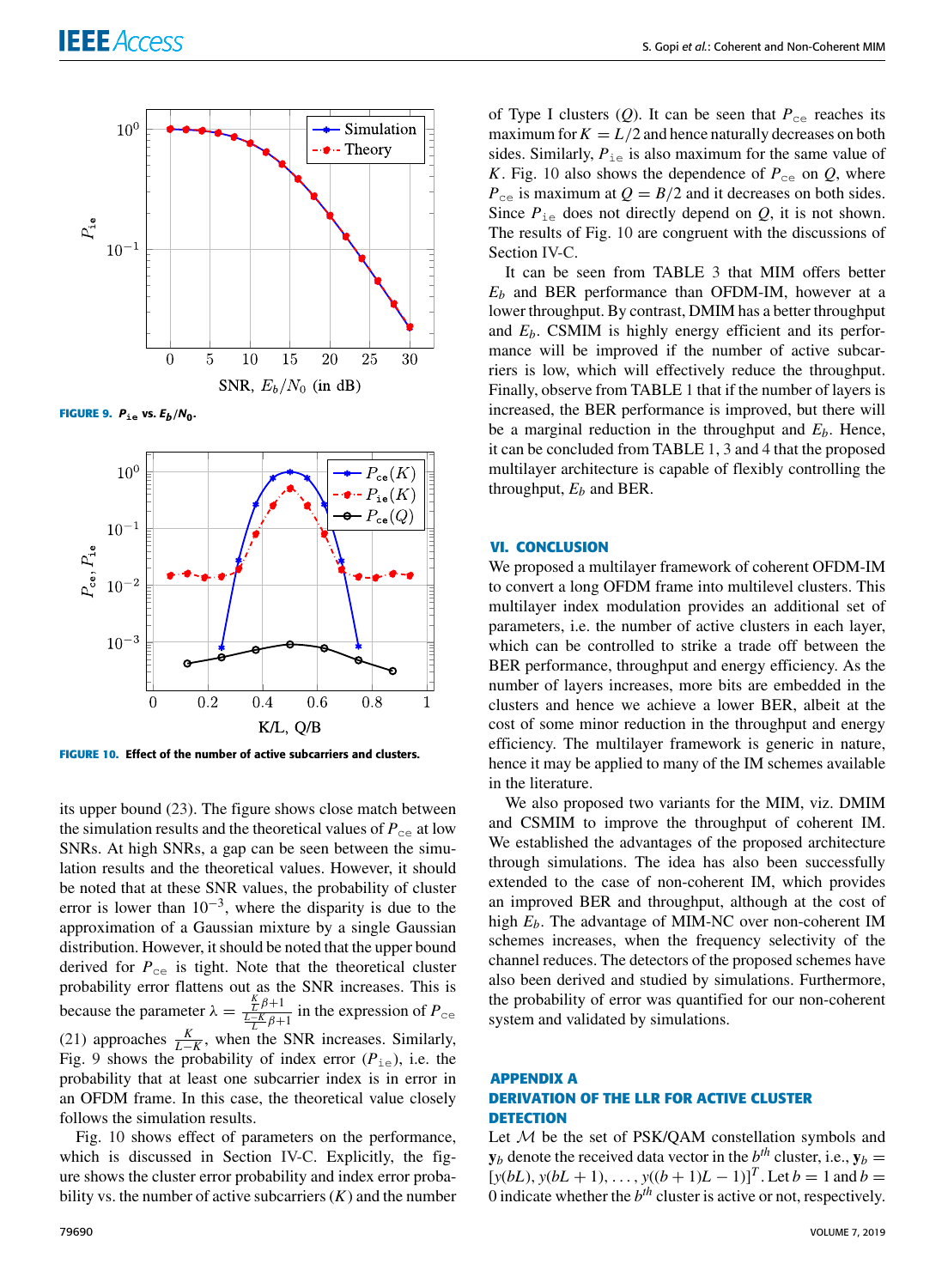# **IEEE** Acce

The likelihood ratio is

$$
\gamma_b = \log \left( \frac{\Pr(b = 1 | \mathbf{y}_b)}{\Pr(b = 0 | \mathbf{y}_b)} \right)
$$
  
= 
$$
\log \left( \frac{\prod_{n=bL}^{(b+1)L-1} \Pr(y(n)|b = 1) \Pr(b = 1)}{\prod_{n=bL}^{(b+1)L-1} \Pr(y(n)|b = 0) \Pr(b = 0)} \right)
$$
 (30)

We can assume that all the clusters are equally likely to be active, since no prior knowledge is available. Hence, we have  $Pr(b = 1) = \frac{\hat{Q}}{B}$  $\frac{\hat{Q}}{B}$  and Pr(*b* = 0) =  $\frac{B-Q}{B}$  $\frac{-Q}{B}$ . Let  $\Gamma$  be the set of active subcarriers in a cluster. We have Pr $(y(n)|b = 0)$  =  $\mathcal{CN}(0,\sigma^2)$  and

$$
\Pr(y(n)|b=1) = \sum_{s_i \in \mathcal{M}} \Pr(y(n)|b=1, x(n) = s_i) \Pr(x(n) = s_i|b=1) + \Pr(y(n)|b=1, x(n) = 0) \Pr(x(n) = 0|b=1), \quad (31)
$$

where  $Pr(x(n) = s_i | b = 1) = Pr(x(n) = s_i | b = 1, n \in \Gamma)$  $Pr(n \in \Gamma | b = 1) = \frac{1}{M} \frac{K}{L}$  and  $Pr(x(n) = 0|b = 1) =$  $\frac{L-K}{L}$  (Note that there are *K* subcarriers conveying PSK/QAM symbols). Hence, we arrive at:

$$
\Pr(y(n)|b=1) = \frac{K}{ML} \sum_{s_i \in \mathcal{M}} C\mathcal{N}(s_i h(n), \sigma^2) + \frac{L - K}{L} C\mathcal{N}(0, \sigma^2). \tag{32}
$$

Finally, (30) becomes

$$
\gamma_b = \log\left(\frac{Q}{B-Q}\right) + \sum_{n=bL}^{(b+1)L-1} \log\left(\frac{\Pr(y(n)|b=1)}{\Pr(y(n)|b=0)}\right)
$$
  
=  $\log\left(\frac{Q}{B-Q}\right) + \sum_{n=bL}^{\text{(b+1)L-1}} \log(\eta(n))$   
=  $\log\left(\frac{Q}{B-Q}\right) + \sum_{n=bL}^{\text{(b+1)L-1}} \log$   
 $\times \left(\frac{L-K}{L} + \frac{K}{ML} \sum_{s_i \in \mathcal{M}} e^{-\frac{(\|\mathbf{y}(n) - s_i h(n)\|^2 - \|\mathbf{y}(n)\|^2)}{2\sigma^2}}\right)$ . (33)

where

$$
\eta(n) = \frac{\frac{K}{ML} \sum_{s_i \in \mathcal{M}} e^{-\frac{||y(n) - s_i h(n)||^2}{2\sigma^2}} + \frac{L - k}{L} e^{-\frac{||y(n)||^2}{2\sigma^2}}}{e^{-\frac{||y(n)||^2}{2\sigma^2}}}
$$

Rearranging (33) will give (3).

#### **APPENDIX B PROOF OF LEMMA 3**

Let  $f_u(u)$  be the density function of  $u \in U$  and  $F_v(v)$  be the distribution function of  $v \in V$ . Now, we can estimate p as

$$
p = \Pr(v_j < u_i)
$$
\n
$$
= \int_0^\infty \Pr(v_j < u_i | u_i = u) f_{u_i}(u) du
$$

VOLUME 7, 2019 79691

$$
= \int_0^\infty F_\nu(u) f_U(u) du
$$
  
\n
$$
= \int_0^\infty \left(1 - \sum_{l=0}^{L-1} \frac{1}{l!} e^{-\lambda_2 u} (\lambda_2 u)^l \right) f_u(u) du
$$
  
\n
$$
= 1 - \int_0^\infty \sum_{l=0}^{L-1} \frac{1}{l!} e^{-\lambda_2 u} (\lambda_2 u)^l f_u(u) du
$$
  
\n
$$
= 1 - \int_0^\infty \sum_{l=0}^{L-1} \frac{1}{l!} e^{-\lambda_2 u} (\lambda_2 u)^l \frac{\lambda_1^L}{(L-1)!} e^{-\lambda_1 u} u^{L-1} du
$$
  
\n
$$
\stackrel{(a)}{=} 1 - \sum_{l=0}^{L-1} \frac{\lambda_1^L \lambda_2^l}{l!(L-1)!} \int_0^\infty e^{-(\lambda_1 + \lambda_2) u} u^{l+L-1} du
$$
  
\n
$$
\stackrel{(b)}{=} 1 - \sum_{j=0}^{L-1} \frac{\lambda_1^L \lambda_2^j}{l!(L-1)!} \frac{(l+L-1)!}{(\lambda_1 + \lambda_2)^{l+L}}
$$
  
\n
$$
= 1 - \sum_{l=0}^{L-1} \frac{(l+L-1)!}{l!(L-1)!} \frac{\lambda_1^L \lambda_2^l}{\lambda_1^{l+L} \left(1 + \frac{\lambda_2}{\lambda_1}\right)^{l+L}}
$$
  
\n
$$
= 1 - \sum_{l=0}^{L-1} \frac{(l+L-1)!}{l!(L-1)!} \frac{\lambda^l}{(1 + \lambda)^{l+L}},
$$
  
\n
$$
= 1 - \sum_{l=0}^{L-1} \frac{(l+L-1)!}{l!(L-1)!} \left(\frac{\lambda}{1 + \lambda}\right)^l \left(\frac{1}{1 + \lambda}\right)^L,
$$
  
\n(34)

where  $\lambda = \frac{\lambda_2}{\lambda_1}$ . In (34), (a) is arrived at by changing the order of integration and summation, while (b) is due to the identity  $\int_0^\infty e^{-ax} x^m dx = \frac{m!}{a^{m+1}}$  $\frac{m!}{a^{m+1}}$ . Now, note that the term inside the sum in the RHS of (34) is the probability mass function of a random variable obeying the negative binomial distribution. Explicitly  $\left(\frac{\lambda}{1+\lambda}\right)^l \left(\frac{1}{1+\lambda}\right)^L = \Pr(X = l)$ , where *X* follows the negative binomial distribution associated with the parameters  $\frac{\lambda}{1+\lambda}$  and *L*. Therefore the sum is the cumulative mass function of *X*. Hence, we can express *p* as

$$
p = 1 - \Pr(X \le L - 1) = 1 - \left(1 - \mathcal{I}_{\frac{\lambda}{1 + \lambda}}(L, L)\right),
$$
(35)

where  $\left(1 - \mathcal{I}_{\frac{\lambda}{1+\lambda}}(L, L)\right)$  is the cumulative mass function of *X* upto  $\dot{L}$  − 1 terms. Lemma 3 directly follows from (35).

#### **APPENDIX C PROOF OF LEMMA 4**

Consider the expression for  $p$  in (19). Note that in (19), we have  $0.5 \leq \frac{\lambda}{1+\lambda} \leq 1$ , since  $\lambda \geq 1$ . Therefore, from Lemma 6 of Appendix E, a lower bound for *p* is,

$$
p \ge 1 - \frac{\left(\frac{\lambda}{(1+\lambda)^2}\right)^L}{\mathcal{B}(L, L)\left(\frac{\lambda-1}{\lambda+1}\right)L}
$$

$$
= 1 - \frac{\lambda^L}{L\mathcal{B}(L, L)(\lambda - 1)(\lambda + 1)^{2L-1}}.
$$
(36)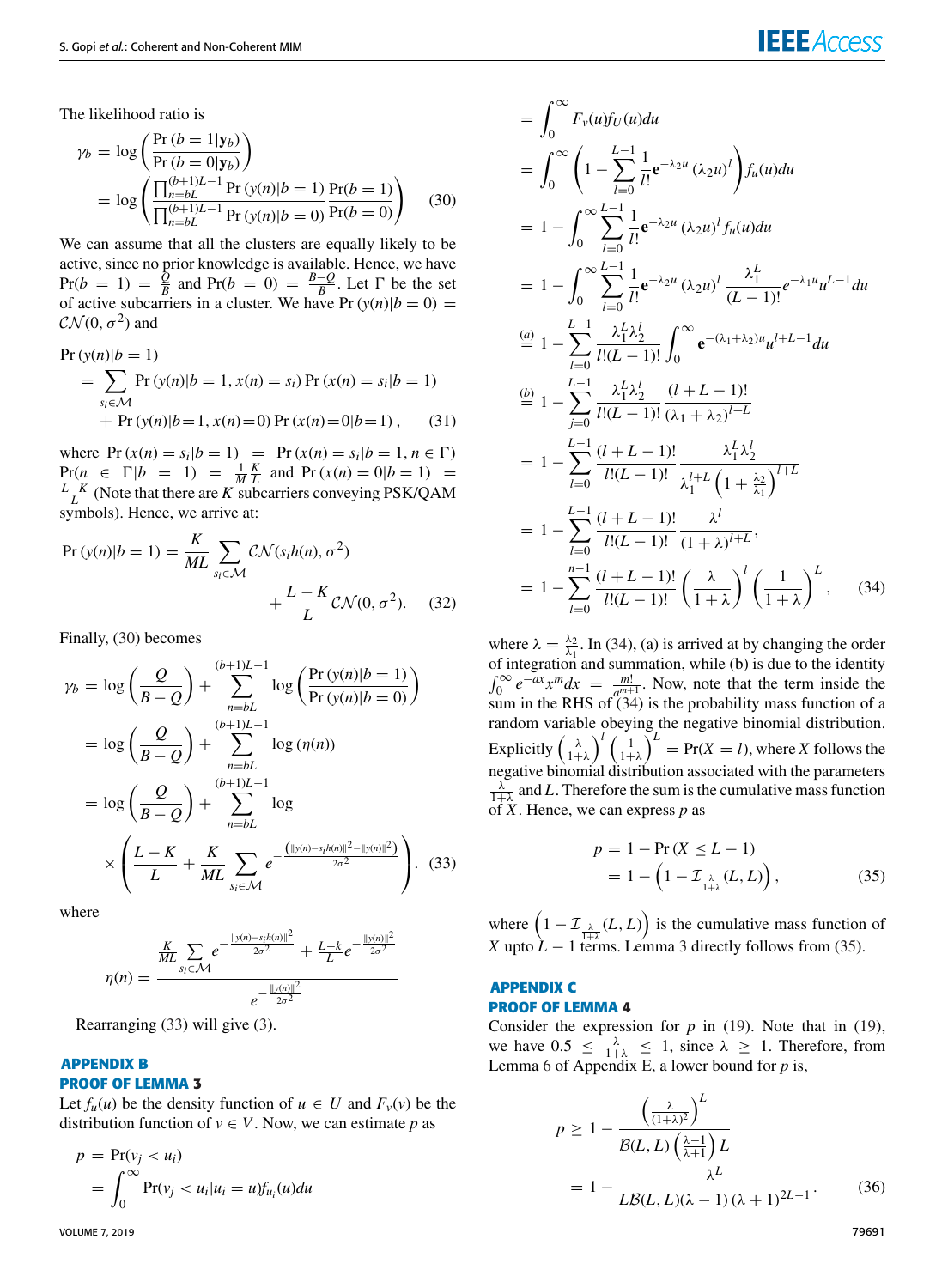Note that the bound is always true, since  $\frac{\lambda}{1+\lambda} \geq \frac{L}{2L}$ 0.5. Finally, substituting the lower bound for  $p$  from (36) into (22) will give the upper bound for the probability of cluster error (23), which proves the Lemma.

### **APPENDIX D PROOF OF LEMMA 5** *x*

We let  $z = 1 - e^{-\frac{x}{\sigma_0^2}}$ . Then we have,

$$
e^{-\frac{Kx}{\sigma_1^2}} = \left(e^{-\frac{x}{\sigma_0^2}}\right)^{\frac{K\sigma_0^2}{\sigma_1^2}} = (1-z)^{K\frac{\sigma_0^2}{\sigma_1^2}}.
$$
 (37)

Now, let us apply a change of variables  $z = 1 - e^{-\frac{x^2}{\sigma_0^2}}$  in the integral of (24) so that  $dz = \frac{1}{z}$  $rac{1}{\sigma_0^2}e^{-\frac{x}{\sigma_0^2}}dx$ . Now we can express the probability of index error as

$$
P_{\text{ie}}^{(1)} = 1 - K \frac{\sigma_0^2}{\sigma_1^2} \int_0^1 z^{L-K} (1-z)^{\frac{K}{\sigma_1^2} - 1} dz,
$$
  
= 
$$
1 - \frac{K}{\beta + 1} \int_0^1 z^{L-K} (1-z)^{\frac{K}{\beta + 1} - 1} dz,
$$
 (38)

where  $\frac{\sigma_0^2}{\sigma_1^2} = \frac{1}{\frac{\theta^2 \sigma_h^2}{n}}$  $\frac{\theta^2 \sigma_h^2}{\sigma^2} + 1$ *c*. Finally we have,  $\int_0^1 z^{L-K} (1 - z)^{\frac{K}{\beta + 1} - 1}$ 

 $dz = B\left(L - K + 1, \frac{K}{\beta + 1}\right)$  is the Beta function. This proves the Lemma.

### **APPENDIX E BOUND OF INCOMPLETE BETA FUNCTION**

*Lemma 6:* The incomplete Beta function  $\mathcal{I}_z(a, b)$  is lower bounded as

$$
\mathcal{I}_z(a,b) \ge 1 - \frac{z^a (1-z)^b}{\mathcal{B}(a,b) (a - (a+b)(1-z))}, \ z > \frac{b}{a+b}
$$
\n(39)

*Proof:* We have the following integral representation of the incomplete Beta function.

$$
\mathcal{I}_z(a, b) = \frac{1}{\mathcal{B}(a, b)} \int_{t=0}^z t^{a-1} (1-t)^{b-1} dt
$$
  
\n
$$
= \frac{1}{\mathcal{B}(a, b)} \left( \int_{t=0}^1 t^{a-1} (1-t)^{b-1} dt \right)
$$
  
\n
$$
- \int_{t=z}^1 t^{a-1} (1-t)^{b-1} dt \right)
$$
  
\n
$$
= \frac{1}{\mathcal{B}(a, b)} \left( \mathcal{B}(a, b) - \int_{t=z}^1 t^{a-1} (1-t)^{b-1} dt \right)
$$
  
\n
$$
= 1 - \frac{1}{\mathcal{B}(a, b)} \int_{t=z}^1 t^{a-1} (1-t)^{b-1} dt
$$
  
\n
$$
= 1 - \frac{1}{\mathcal{B}(a, b)} \int_{t=0}^{1-z} (1-u)^{a-1} u^{b-1} dt
$$
  
\n
$$
\stackrel{(a)}{=} 1 - \frac{1}{\mathcal{B}(b, a)} \int_{t=0}^{1-z} (1-u)^{a-1} u^{b-1} dt
$$
  
\n
$$
= 1 - \mathcal{I}_{1-z}(b, a), \qquad (40)
$$

where (a) is due to the symmetric property of beta function. The last equality is due to the change of variable  $u = 1 - t$ . Now, we have the following upper bound for the incomplete Beta function [41, (27)]

$$
\mathcal{I}_y(a,b) \le \frac{y^a (1-y)^b}{\mathcal{B}(a,b) (a - (a+b)y)}, \ y < \frac{a}{a+b}.\tag{41}
$$

Applying (41) to  $\mathcal{I}_{1-z}(b, a)$ , we have,

$$
\mathcal{I}_{1-z}(b, a) \le \frac{z^a (1-z)^b}{\mathcal{B}(a, b) (a - (a+b)(1-z))}, \ z > \frac{b}{a+b}.
$$
\n(42)

Finally, substituting (42) into (40) proves the Lemma.  $\Box$ 

#### **REFERENCES**

- [1] E. Ba ar, "Index modulation techniques for 5G wireless networks," *IEEE Commun. Mag.*, vol. 54, no. 7, pp. 168–175, Jul. 2016.
- [2] E. Basar, M. Wen, R. Mesleh, M. Di Renzo, Y. Xiao, and H. Haas, ''Index modulation techniques for next-generation wireless networks,'' *IEEE Access*, vol. 5, pp. 16693–16746, 2017.
- [3] N. Ishikawa, S. Sugiura, and L. Hanzo, ''Subcarrier-index modulation aided OFDM—Will it work?'' *IEEE Access*, vol. 4, pp. 2580–2593, 2016.
- [4] S. Gokceli, E. Basar, M. Wen, and G. K. Kurt, ''Practical implementation of index modulation-based waveforms,'' *IEEE Access*, vol. 5, pp. 25463–25473, 2017.
- [5] P. K. Frenger and N. A. B. Svensson, ''Parallel combinatory OFDM signaling,'' *IEEE Trans. Commun.*, vol. 47, no. 4, pp. 558–567, Apr. 1999.
- E. Ba ar, U. Aygölü, E. Panayırcı, and H. V. Poor, "Orthogonal frequency division multiplexing with index modulation,'' *IEEE Trans. Signal Process.*, vol. 61, no. 22, pp. 5536–5549, Nov. 2013.
- [7] T. Mao, Z. Wang, Q. Wang, S. Chen, and L. Hanzo, ''Dual-mode index modulation aided OFDM,'' *IEEE Access*, vol. 5, pp. 50–60, 2017.
- [8] B. Zheng, F. Chen, M. Wen, F. Ji, H. Yu, and Y. Liu, ''Low-complexity ML detector and performance analysis for OFDM with in-phase/quadrature index modulation,'' *IEEE Commun. Lett.*, vol. 19, no. 11, pp. 1893–1896, Nov. 2015.
- [9] Q. Li, M. Wen, H. V. Poor, and F. Chen, ''Information guided precoding for OFDM,'' *IEEE Access*, vol. 5, pp. 19644–19656, 2017.
- [10] M. I. Kadir, H. Zhang, S. Chen, and L. Hanzo, ''Entropy coding aided adaptive subcarrier-index modulated OFDM,'' *IEEE Access*, vol. 6, pp. 7739–7752, 2018.
- [11] M. Wen, B. Ye, E. Basar, Q. Li, and F. Ji, "Enhanced orthogonal frequency division multiplexing with index modulation,'' *IEEE Trans. Wireless Commun.*, vol. 16, no. 7, pp. 4786–4801, Jul. 2017.
- [12] E. Ba ar, "OFDM with index modulation using coordinate interleaving," *IEEE Wireless Commun. Lett.*, vol. 4, no. 4, pp. 381–384, Aug. 2015.
- [13] J. Choi and Y. Ko, ''TCM for OFDM-IM,'' *IEEE Wireless Commun. Lett.*, vol. 7, no. 1, pp. 50–53, Feb. 2018.
- [14] Y. Liu, F. Ji, M. Wen, D. Wan, and B. Zheng, "Vector OFDM with index modulation,'' *IEEE Access*, vol. 5, pp. 20135–20144, 2017.
- [15] M. Chafii, J. P. Coon, and D. A. Hedges, "DCT-OFDM with index modulation,'' *IEEE Commun. Lett.*, vol. 21, no. 7, pp. 1489–1492, Jul. 2017.
- [16] J. Zhang, M. Zhao, J. Zhong, P. Xiao, and T. Yu, "Optimised index modulation for filter bank multicarrier system,'' *IET Commun.*, vol. 11, no. 4, pp. 459–467, 2017.
- [17] E. Ozturk, E. Basar, and H. A. Cirpan, ''Generalized frequency division multiplexing with index modulation,'' in *Proc. IEEE Globecom Workshops (GC Wkshps)*, Dec. 2016, pp. 1–6.
- [18] T. Mao, Q. Wang, J. Quan, and Z. Wang, "Zero-padded orthogonal frequency division multiplexing with index modulation using multiple constellation alphabets,'' *IEEE Access*, vol. 5, pp. 21168–21178, 2017.
- [19] T. Datta, H. S. Eshwaraiah, and A. Chockalingam, "Generalized spaceand-frequency index modulation,'' *IEEE Trans. Veh. Technol.*, vol. 65, no. 7, pp. 4911–4924, Jul. 2016.
- [20] E. Ba ar, "Multiple-input multiple-output OFDM with index modulation," *IEEE Signal Process. Lett.*, vol. 22, no. 12, pp. 2259–2263, Dec. 2015.
- [21] E. Basar, "On multiple-input multiple-output OFDM with index modulation for next generation wireless networks,'' *IEEE Trans. Signal Process.*, vol. 64, no. 15, pp. 3868–3878, Aug. 2016.